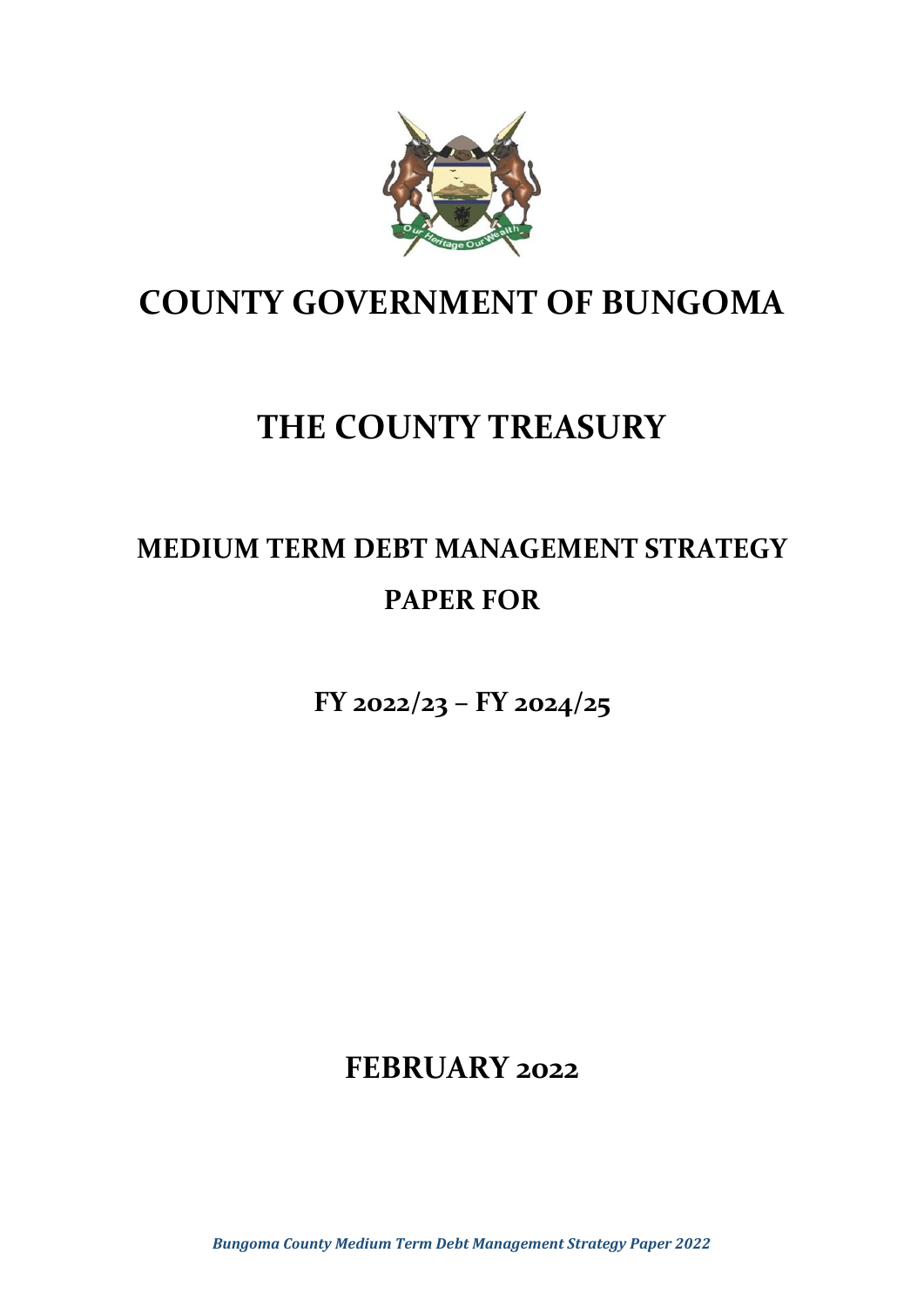©2022 County Medium Term Debt Management Strategy Paper (CMTDS)

To obtain copies of the document, please contact: Chief Officer, The County Treasury Municipal Building P. O. Box 437-50200 BUNGOMA, KENYA Tel: +254-20-2252-299 Fax: +254-20-341-082 The document is also available on the website at: www.bungomacounty.go.ke and [www.bungoamassembly.go.ke](http://www.bungoamassembly.go.ke/)

#### **ALL INQUIRIES ABOUT THIS COUNTY DEBT MANAGEMENT STRATEGY PAPER 2022/23 – 2024/25 SHOULD BE ADDRESSED TO: CHIEF OFFICER ECONOMIC PLANNING**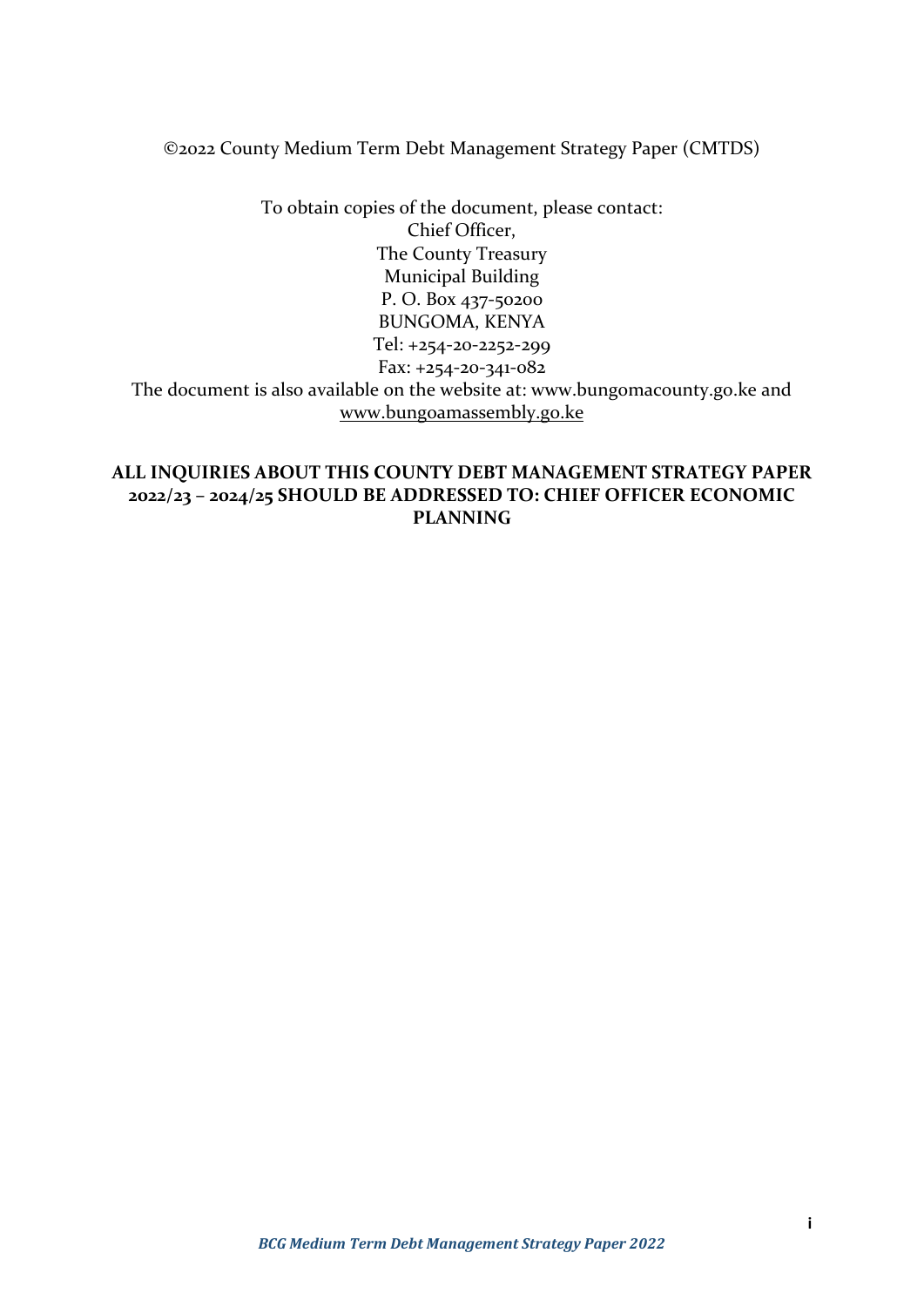# **TABLE OF CONTENTS**

| LEGAL BASIS FOR THE PUBLICATION OF THE DEBT MANAGEMENT STRATEGY  vi             |  |
|---------------------------------------------------------------------------------|--|
|                                                                                 |  |
|                                                                                 |  |
|                                                                                 |  |
|                                                                                 |  |
|                                                                                 |  |
|                                                                                 |  |
|                                                                                 |  |
| CHAPTER THREE: MACROECONOMIC ENVIRONMENT, RISKS AND POTENTIAL<br><b>SOURCES</b> |  |
|                                                                                 |  |
|                                                                                 |  |
| <b>CHAPTER FIVE: STRATEGIES FOR MANAGEMENT OF DEBT IN THE MEDIUM TERM  8</b>    |  |
| <b>CHAPTER SIX: BASELINE PROJECTIONS AND BEST PRACTICES IN DEBT</b>             |  |
|                                                                                 |  |
|                                                                                 |  |
|                                                                                 |  |
|                                                                                 |  |
|                                                                                 |  |

#### **LIST OF TABLES**

| Table 6: Annual cost of debt servicing over 15 year period  Error! Bookmark not defined. |  |
|------------------------------------------------------------------------------------------|--|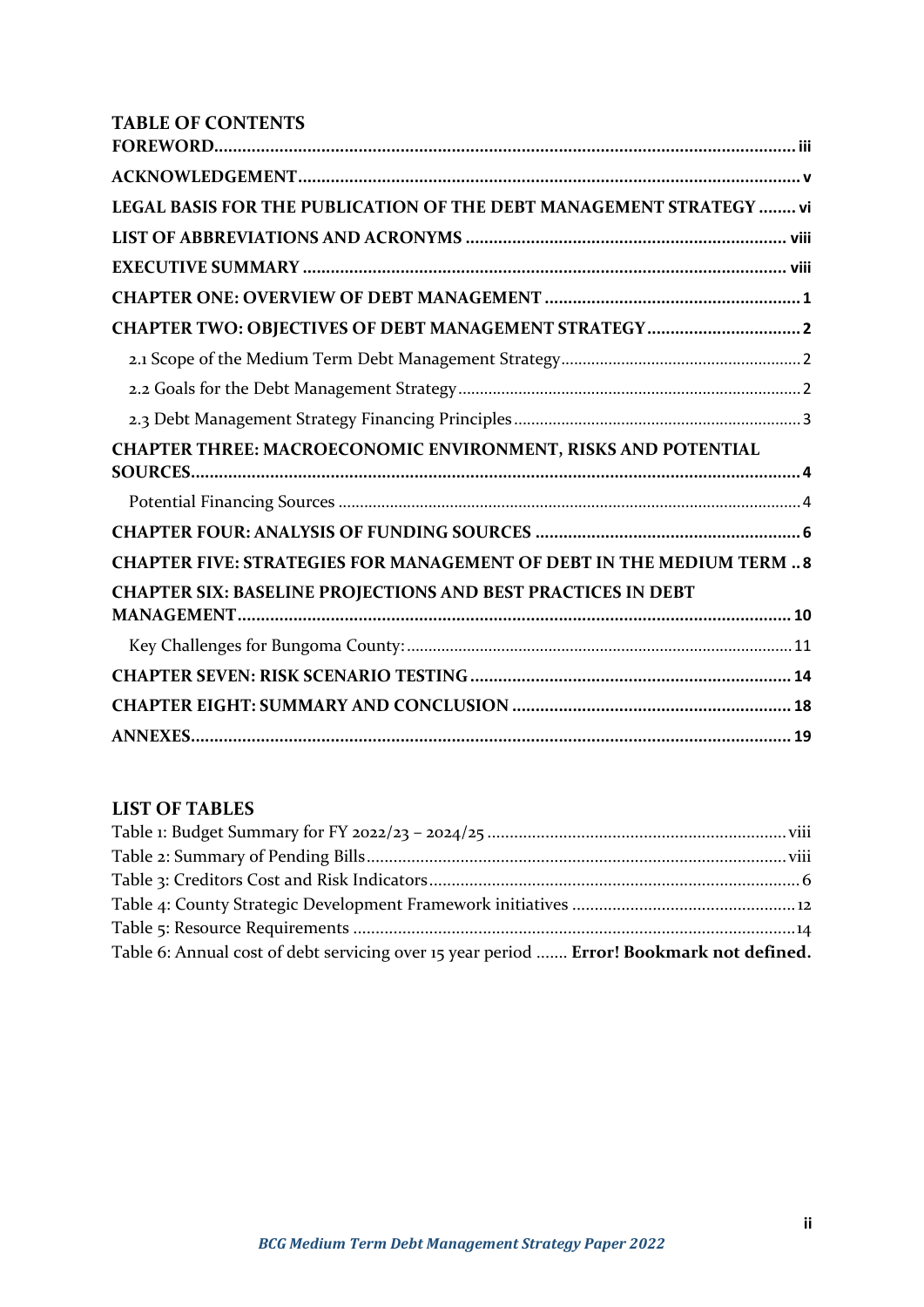### <span id="page-3-0"></span>**FOREWORD**

The MTDMS paper has been prepared as per the requirement of Public Finance Management (PFM) Act, 2012. It covers a period of three years 2022/2023 to 2024/2025. The MTDMS sets out the debt management strategy of the County Government over the medium term with respect to actual and potential liabilities.

Regular preparation and publication of the MTDMS promotes transparency in the conduct of budget financing and public financial management. This is the  $4<sup>th</sup>$  MTDS prepared by the County and the last under the current CIDP 2018-2022 development frame.

The policy is meant to act as a guideline for debt management practices of the County Government including the issuance process, management of the debt portfolio, and adherence to various laws and Regulations governing debt contracting and management. With this policy, there will be improvement in the quality of decisions, better articulation of policy goals, clearer guidelines for the structure of debt issuance, and a demonstration of commitment to long-term capital and financial planning.

Bungoma County Government has so far not taken any loans, however the County has experienced debts arising from payment arrears to suppliers of goods and services, i.e. pending bills. To ensure that the County's debt remains within sustainable levels, the County Treasury intends to fund annual budget deficits from sources characterized by lower costs and minimal risks. So far, measures geared towards reduction of county debt through pending bills by departments have been effective in view of the current level of pending bills.

 The County MTEF budget estimates for FY 2022/23 and the medium term projections show an enlarging financing gap, thus justifying the need for this strategy. The MDA's budget deficit has continued to widen over the years. A case at hand is that of the ministry of Health in spite of the fact that it has been taking up a lion's share the budgets, it still has a large deficit in allocations compared to requirements. The bulk of these funds directed towards health sector goes towards recurrent expenditure. The same applies to other departments. To bridge this deficit, the county government intends to borrow to invest in crucial areas with the aim of not only improving them but also transforming them.

The ongoing global COVID-19 shock has worsened the debt situation for Kenya and by extension Bungoma County. However, the economy is set to recover given the ongoing implementation of the Bungoma County COVID-19 Socio Economic Re-Engineering Recovery Strategy put together in collaboration with the Council of Governors

In preparation for borrowing and to build the county capacity, Bungoma County has been participating in the shadow credit rating exercise organised by the World Bank alongside other counties such as Kisumu, Makueni and Laikipia from the FY 2018/19.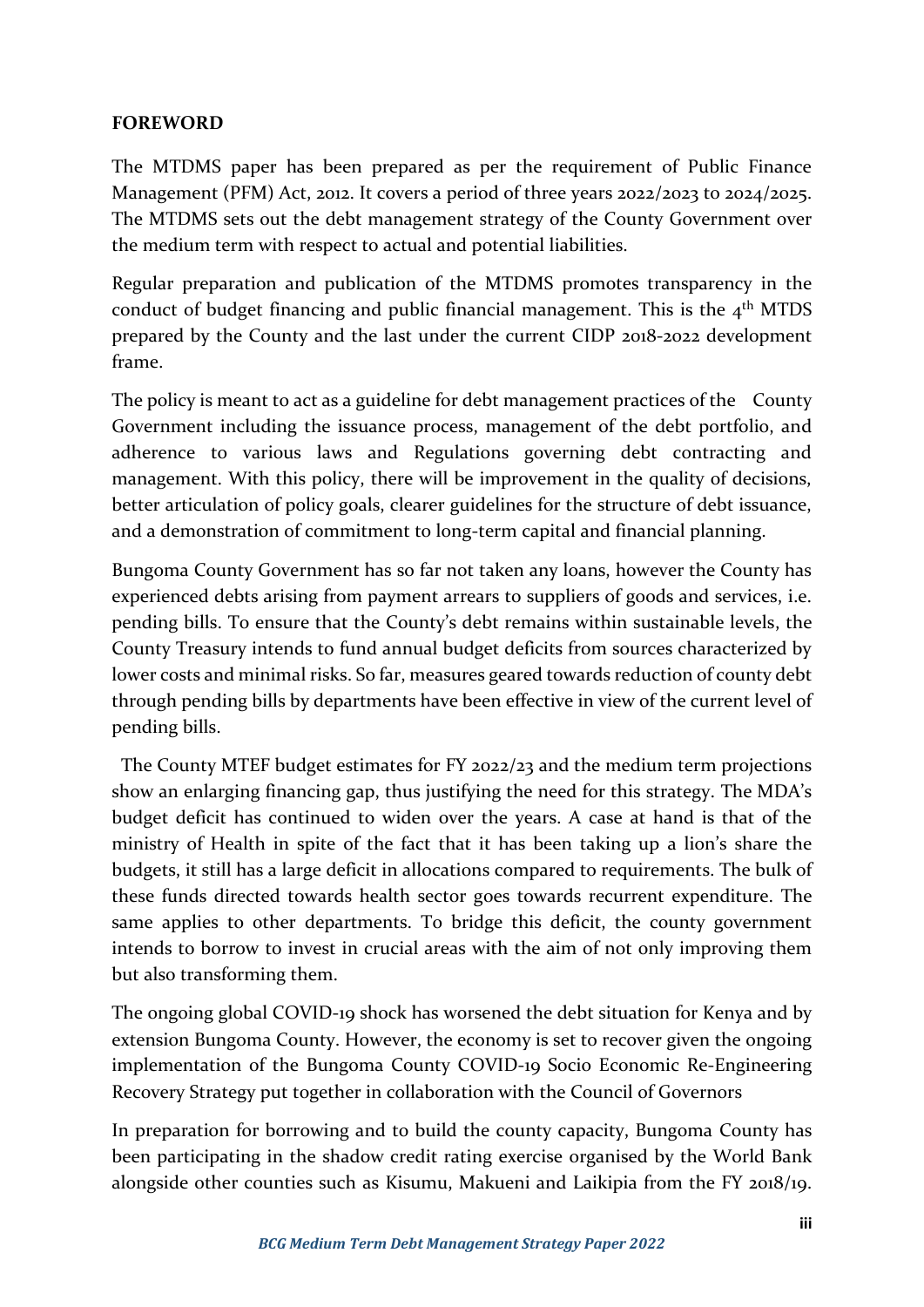The rating attained-BBB(KE), for both long and short term, indicates a stable outlook. The county went public in March 2020, which was a favourable step.

Bungoma County treasury will continue to maintain effective linkages with the National Treasury for effective debt administration and provision of technical advice in the event that borrowing is done.

#### **ESTHER WAMALWA EXECUTIVE COMMITTEE MEMBER, FINANCE AND PLANNING**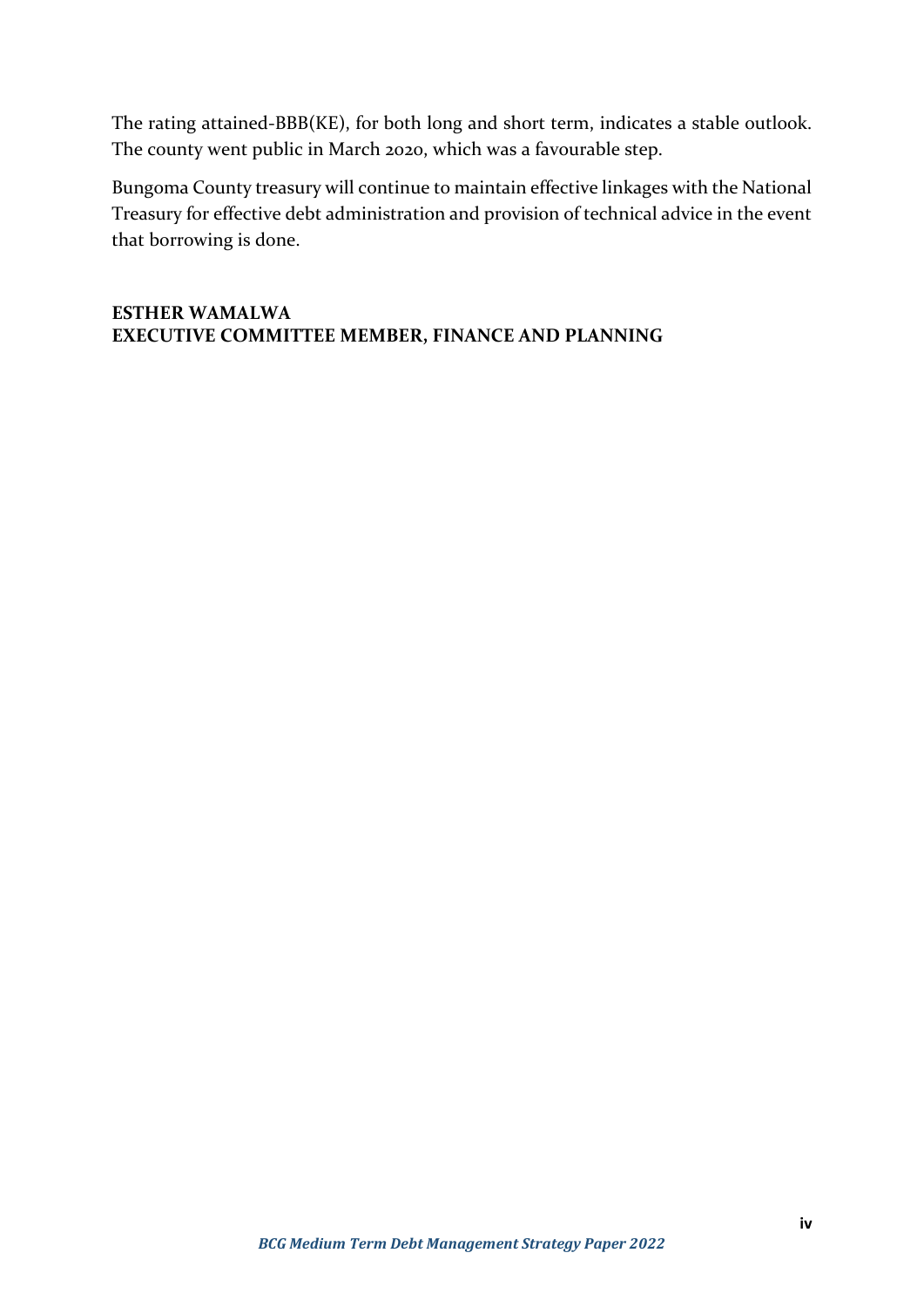#### <span id="page-5-0"></span>**ACKNOWLEDGEMENT**

I would like to acknowledge H.E. the Governor of Bungoma County for his overall leadership, the C.E.C.M Finance and Economic Planning for her direction, the Ag. Director Economic Planning for overseeing the preparation of MTDS, Ag Director Budget for invaluable information, The input of all the technical staff from the County treasury led by Chief Officer Finance, in the process of formulating and consolidating issues in the document is highly appreciated, and the secretariat for compilation, editing and finalization of the document on time.

To these and others not mentioned here, God Bless you abundantly.

**EDWARD MAKHANDIA CHIEF OFFICER, ECONOMIC PLANNING**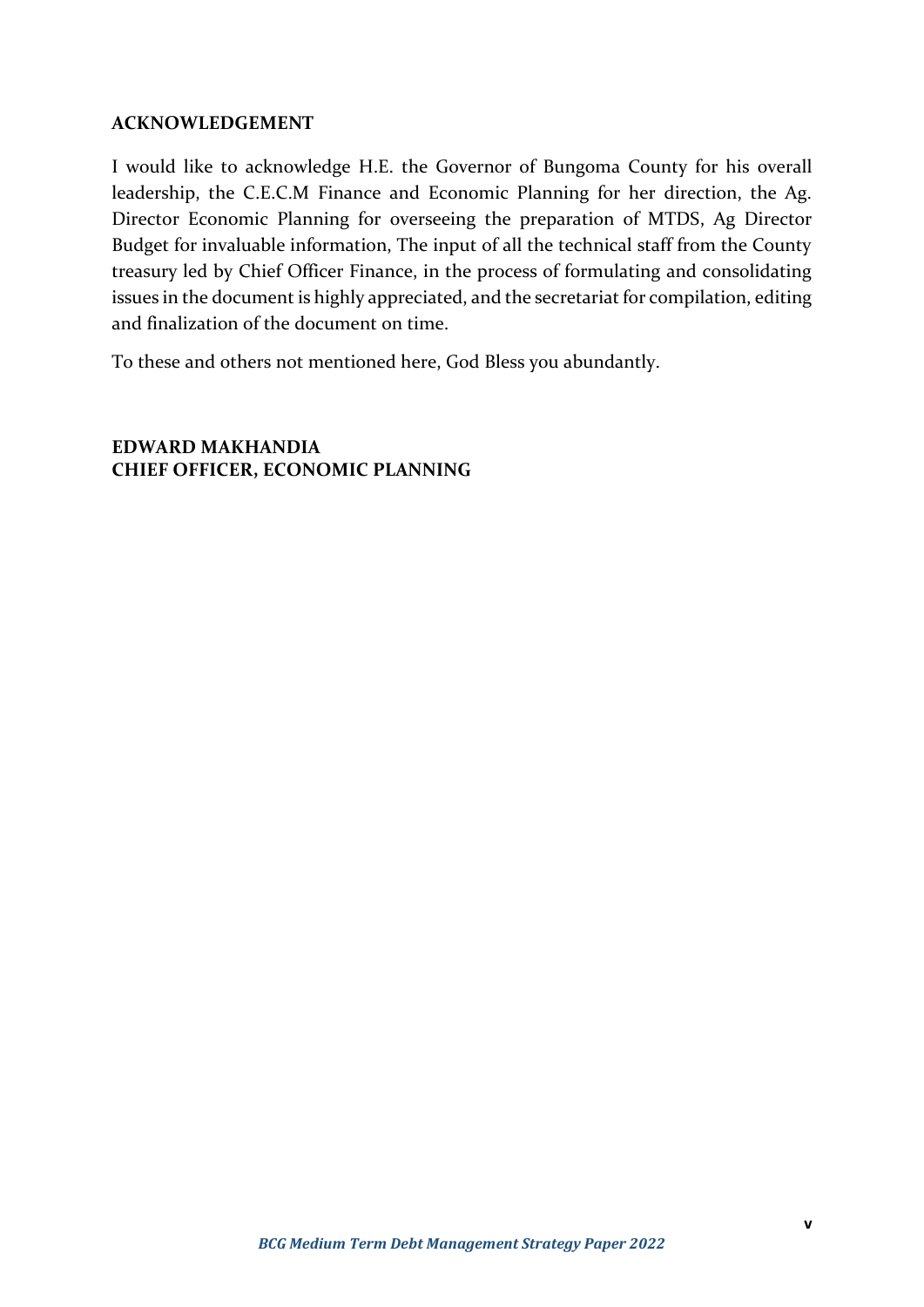#### <span id="page-6-0"></span>**LEGAL BASIS FOR THE PUBLICATION OF THE DEBT MANAGEMENT STRATEGY**

The PFM Act 2012 under Section 104 cites the mandate of the County Treasury as that of monitoring, evaluating and overseeing the management of public finances and economic affairs of the County Government, including managing the county government's public debt and other obligations and developing a framework of debt control for the county. To this effect the County Treasury is required under Section 123 to prepare and submit to the County Assembly a statement setting out the debt management strategy of the county government over the medium term with regard to its actual liability and potential liability in respect of loans and its plans for dealing with those liabilities, on or before the 28th February in each year.

As soon as practicable after the statement has been submitted to the county assembly under this section, the County Executive Committee Member for Finance shall publish and publicize the statement and submit a copy to the Commission on Revenue Allocation and the Intergovernmental Budget and Economic Council.

The information in the statement shall include –

- a) The total stock of debt as at the date of the statement;
- b) The sources of loans made to the county government;
- c) The principal risks associated with those loans;
- d) The assumptions underlying the debt management strategy; and
- e) An analysis of the sustainability of the amount of debt, both actual and potential.

Other sections that guide on the management of the county debt in the Act includes:

- Section 140 on authority for borrowing by county governments, requires that borrowing by county governments is undertaken in accordance with the debt management strategy of the county government over the medium term;
- Section 141 on obligations and restrictions to county borrowing, requires that a county government shall ensure that it's financing needs and payment obligations are met at the lowest possible cost in the market that is consistent with a prudent degree of risk, while ensuring that the overall level of public debt is sustainable;
- Section 142 deals with borrowing by county government entities;
- Section 143 deals with persons who are authorized to execute loan documents at county government level;
- Section 144 deals with issuance of county government securities As such maintaining a sustainable level of debt as approved by the county assembly is highlighted as one of the fiscal responsibility principles, under Section 107 of the Act.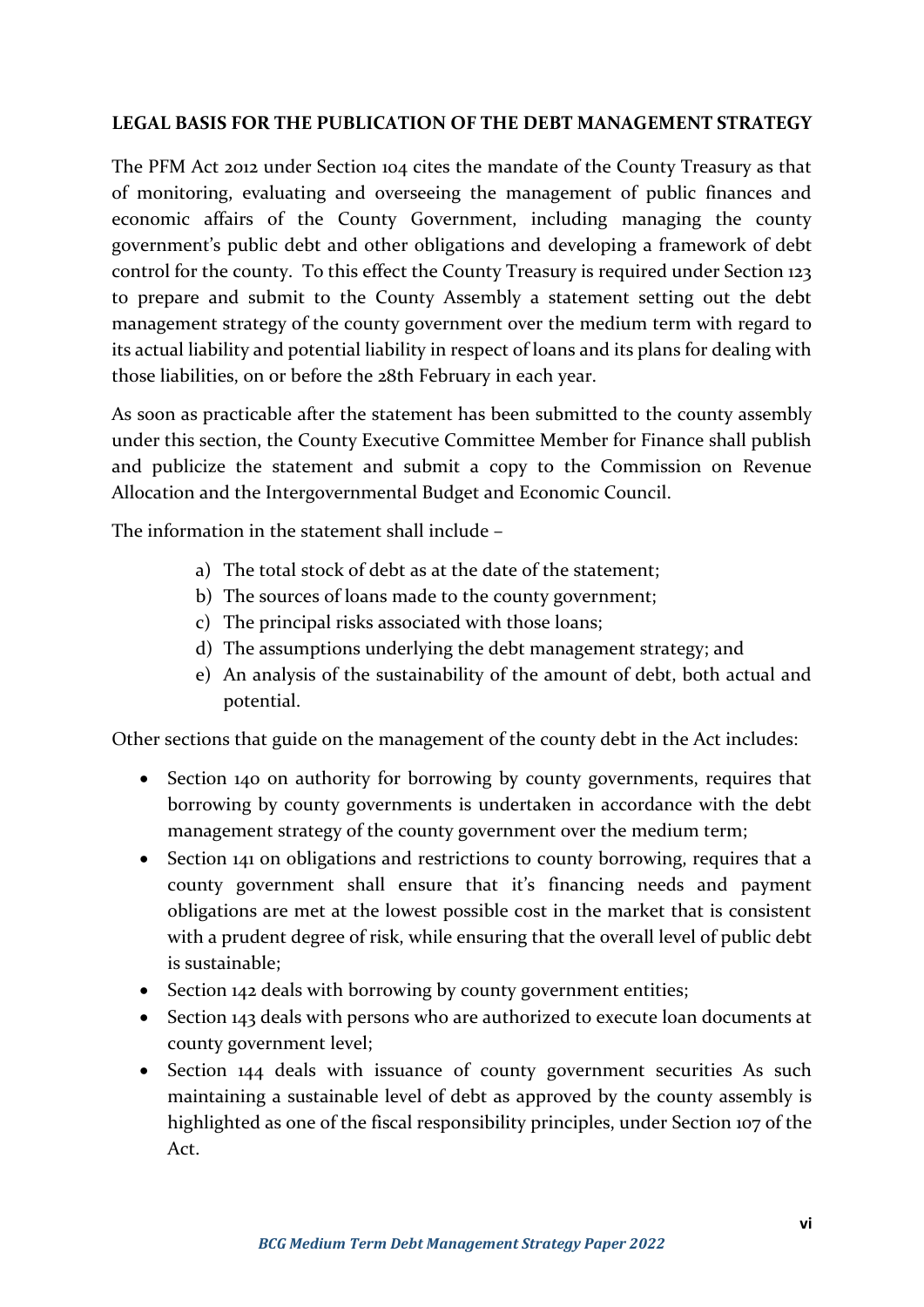Other documents that inform the preparation of debt management Strategy Are; County Fiscal Strategy Paper (CFSP), County Budget Review And Outlook Paper (CBROP), sector reports and the annual financial statement.

The PFM (County Regulations) 2015 which gave effect to the provisions of the Public Finance Management Act, 2012 stipulates that debt service payments shall be a first charge on the County Revenue Fund. Under Section 41 on budget execution, the county governments are required to ensure that they don't default obligations to the extent possible. Part XIV of PFM County Regulations is detailed on provisions of the county public debt management as follows;

- Section 176 highlights the guiding principles for county government borrowing
- Section 177 highlights the borrowing powers of the county government
- Section 178 details the purposes for borrowing
- Section 179 gives the county total public debt threshold, pursuant to section  $50(5)$ of the Act. According to part one (1) of section 179, a county public debt shall not exceed twenty percent (20%) of the county government's most recent audited revenues, as approved by county assembly. Part two(2) under this section, further states that the annual debt service cost of a county government shall not exceed fifteen (15%) percent of the most recent audited revenue of that county government, as approved by county assembly.
- Section 180 guides on setting of debt limit in the County Medium Term Debt Management Strategy, pursuant to Section 141 of the Act
- Section 187 highlights the requirement and process for preparation of the county medium term debt management strategy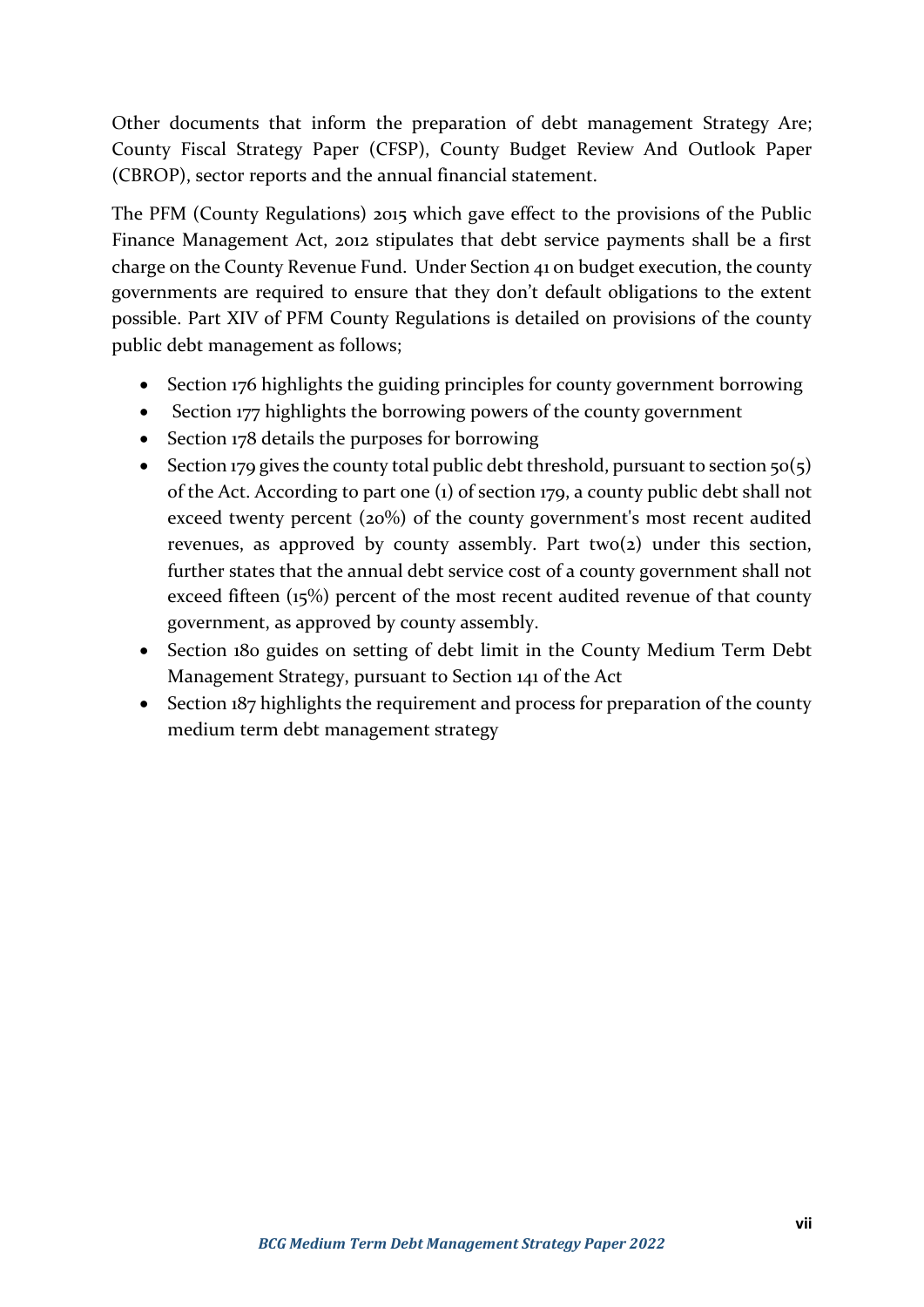# <span id="page-8-0"></span>**LIST OF ABBREVIATIONS AND ACRONYMS**

| <b>ADB</b>    |                      | African Development Bank                        |  |  |  |  |
|---------------|----------------------|-------------------------------------------------|--|--|--|--|
| <b>BCG</b>    |                      | <b>Bungoma County Government</b>                |  |  |  |  |
| <b>BRICS</b>  |                      | Brazil, Russia, India, China and South Africa   |  |  |  |  |
| <b>CBAs</b>   |                      | <b>Collective Bargaining Agreements</b>         |  |  |  |  |
| <b>CBR</b>    |                      | <b>Central Bank Rate</b>                        |  |  |  |  |
| CGoB          |                      | County Government of Bungoma                    |  |  |  |  |
| <b>CIDP</b>   |                      | County Integrated Development Plan              |  |  |  |  |
| <b>CMTD</b>   | $\ddot{\cdot}$       | County Medium Term Debt Management Strategy     |  |  |  |  |
| <b>CSDF</b>   |                      | County Strategic Development Framework          |  |  |  |  |
| <b>CSDF</b>   |                      | <b>County Strategic Development Framework</b>   |  |  |  |  |
| <b>DMS</b>    | $\ddot{\cdot}$       | Debt Management Strategy                        |  |  |  |  |
| <b>ECDE</b>   | $\ddot{\cdot}$       | Early Childhood Education                       |  |  |  |  |
| EIB           |                      | European Investment Bank                        |  |  |  |  |
| EU            |                      | European Union                                  |  |  |  |  |
| <b>FDI</b>    |                      | Foreign Direct Investments                      |  |  |  |  |
| FY            | $\ddot{\cdot}$       | <b>Financial Year</b>                           |  |  |  |  |
| <b>GDP</b>    | $\ddot{\cdot}$       | <b>Gross Domestic Product</b>                   |  |  |  |  |
| <b>GFS</b>    |                      | <b>Government Finance Statistics</b>            |  |  |  |  |
| <b>ICT</b>    |                      | <b>Information Communication Technology</b>     |  |  |  |  |
| <b>IDA</b>    |                      | <b>International Development Association</b>    |  |  |  |  |
| <b>IFAD</b>   |                      | International Fund for Agricultural Development |  |  |  |  |
| <b>MTBF</b>   | $\ddot{\cdot}$       | Medium Term Budget Framework                    |  |  |  |  |
| <b>MTDMS</b>  | ÷                    | Medium Term Debt Management Strategy            |  |  |  |  |
| <b>MTEF</b>   |                      | Medium Term Expenditure Framework               |  |  |  |  |
| OPEC          | $\ddot{\cdot}$       | Organization<br>of the Petroleum<br>Exporting   |  |  |  |  |
|               |                      | Counties                                        |  |  |  |  |
| <b>PFMA</b>   | $\ddot{\phantom{a}}$ | Public Finance Management Act                   |  |  |  |  |
| <b>PPP</b>    |                      | Public Private Partnerships                     |  |  |  |  |
| <b>SACCOS</b> | $\ddot{\cdot}$       | Savings and Credit Cooperative Societies        |  |  |  |  |
| <b>SDGs</b>   |                      | Sustainable Development Goals                   |  |  |  |  |
| <b>WB</b>     |                      | World Bank                                      |  |  |  |  |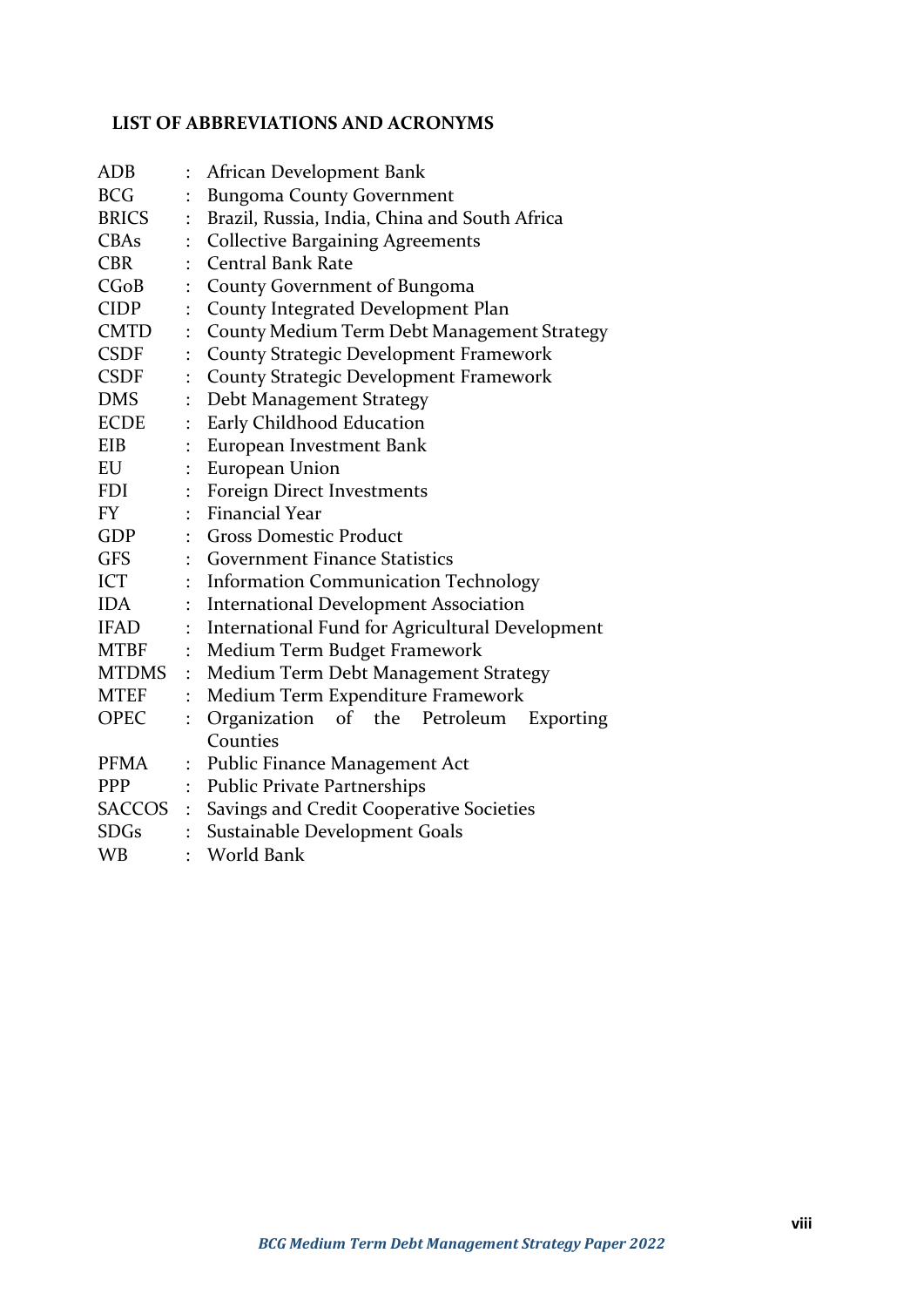## <span id="page-9-0"></span>**EXECUTIVE SUMMARY**

This County Medium Term Debt Management Strategy (CMTDS) is the third formal strategy for management of debt. Prior to 2018, counties were required to maintain balanced budgets hence little or no debt was accumulated since 2013. In order to finance budget deficits and bridge the gap between resource requirements and allocation, With National Government guarantees, Bungoma County intends to initiate borrowing externally and domestically

The County MTEF budget estimates for FY 2022/23 and the medium-term projections show an enlarging financing gap, and with the county administration focusing on completing flagship projects there is justification for this MTDS and county borrowing.

|                       | <b>MTEF</b><br>Proposed | <b>Total</b><br><b>County</b> |             |
|-----------------------|-------------------------|-------------------------------|-------------|
| <b>Classification</b> | <b>Ceiling</b>          | <b>Requirements</b>           | % Available |
| Recurrent:            | 29,335,541,487          | 41, 625, 453, 912             | 70.5        |
| Development:          | 12,572,374,920          | 38,014,106,706                | 33.1        |
| <b>Total</b>          | 41,907,916,407          | 79,639,560,618                | 52.6        |

<span id="page-9-1"></span>**Table 1: Budget Summary for FY 2022/23 – 2024/25**

NB: *This means the County Government can finance 70.5% of total recurrent requirements and only 33.1% of total development requirements. The county will therefore rationalize expenditure with a view of reducing recurrent expenditure and increasing development expenditure on key infrastructural programs.* 

PFM County Government Regulations Sec. 179(1) states that public debts should not exceed 20% of the most recent and audited revenues.

|                                     | <b>Recurrent</b> | <b>Development</b> | <b>Total</b>     |
|-------------------------------------|------------------|--------------------|------------------|
| Ministry of Water & Tourism         | 17,550,531       | 5,035,632          | 22,586,163       |
| <b>Public Service Board</b>         | 11,756,466       | $\mathbf{o}$       | 11,756,466       |
| <b>Public Administration</b>        | 41,596,387       | 4,484,126          | 46,080,513       |
| <b>Education &amp; Statistics</b>   | $\Omega$         | 197,310,852.51     | 197,310,852.51   |
| Governor's Office                   | 21, 134, 422     | $\Omega$           | 21,134,422       |
| Finance & Economic Planning         | 58,135,043       | 14,528,375         | 72,663,418       |
| <b>Health &amp; Sanitation</b>      | 41,023,076       | 22,888,872         | 63,911,948       |
| Housing                             | $\Omega$         | 961,403            | 961,403          |
| Lands, Urban & Planning             | $\Omega$         | 52,002,842         | 52,002,842       |
| Agriculture, Livestock & Irrigation | 31, 234, 875     | 98,900,980         | 488,408,027.51   |
| Gender Sports & Youth               | 16,592,372       | 40,166,991         | 56,759,363       |
| Trade & Industrialization           | $\Omega$         | 21,842,980         | 21,842,980       |
| Roads & Public Works                | 3,440,284        | 300,029,135        | 303,469,419      |
| <b>County Secretary</b>             | 8,579,995        | $\Omega$           | 8,579,995        |
| <b>Bungoma Municipality</b>         | 180,000          | 24,064,431         | 24, 244, 431     |
| <b>TOTAL</b>                        | 251,223,451      | 782,216,619.51     | 1,033,440,070.51 |

#### <span id="page-9-2"></span>**Table 2: Summary of Pending Bills**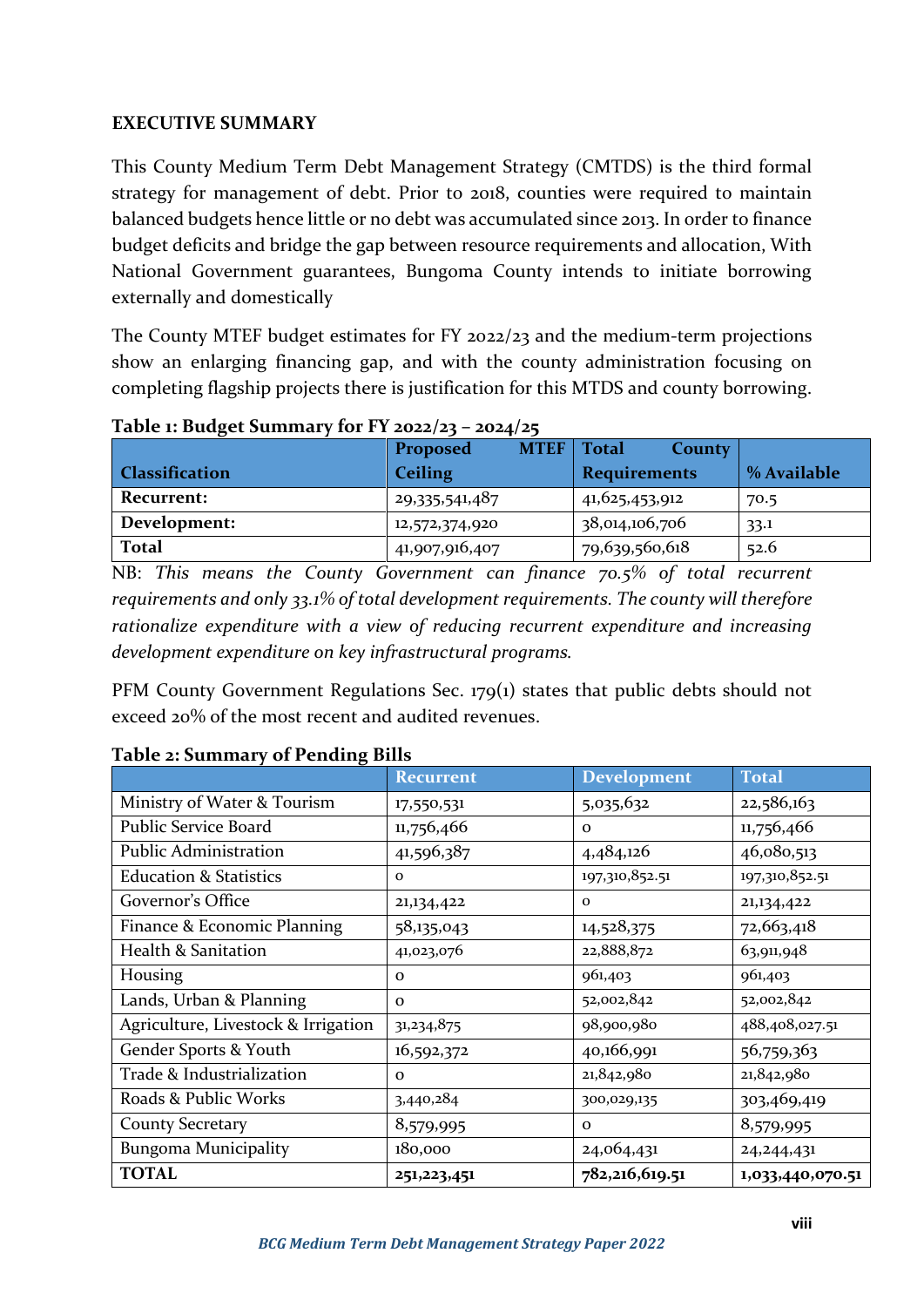During this MTDS period, practical options must be identified for the county to implement in order to keep its future financing requirements at prudent levels and a minimum degree of cost and risk as a high priority. However, as the preferred option, the county will continue to exhaust all possible financing requirements from the grant pool fund; as available from our development partners. In terms of feasibility, there are numerous potential sources of debt financing so long as the provisions of the PFMA and its regulation are observed

The strategic advice for the County Executive Committee Member for Finance on advancement of this MTDS, for consideration of any borrowings required to finance possible budget deficits and to improve the performance of the debt portfolio will be provided by the Public Debt Management Unit under the County Treasury.

There are several borrowing options for the county. This include

- External financing (semi and concessional)
- Negotiated domestic loans, overdrafts and utilization of securities market
- Combined External and Domestic financing. The method combines both external and domestic sources of loanable funds.

## **Outline of the 2022 Debt Management Strategy Paper**

This Debt Management Strategy paper consists of eight chapters.

- Chapter one gives the general introduction of debt management and the general outline of the strategy.
- Chapter two gives the objectives, goals and principles of Debt Management in the county and outlines the basis on which the 2022 Debt Management Strategy is prepared.
- Chapter three discusses the macroeconomic environment, risks and potential sources.
- Chapter four provides emphasis on specific strategies the County Government intends to employ in dealing with debts in future.
- Chapter five details the Debt Management policies and strategies designed to assist the County in its effort to reduce debts in a fast and prudent manner
- Chapter six provides analysis of and projections of debt repayment
- Chapter seven details risks associated with the various borrowing options
- The chapter eight gives the summary of the Bungoma County Debt Management strategy Paper FY 2022/2023.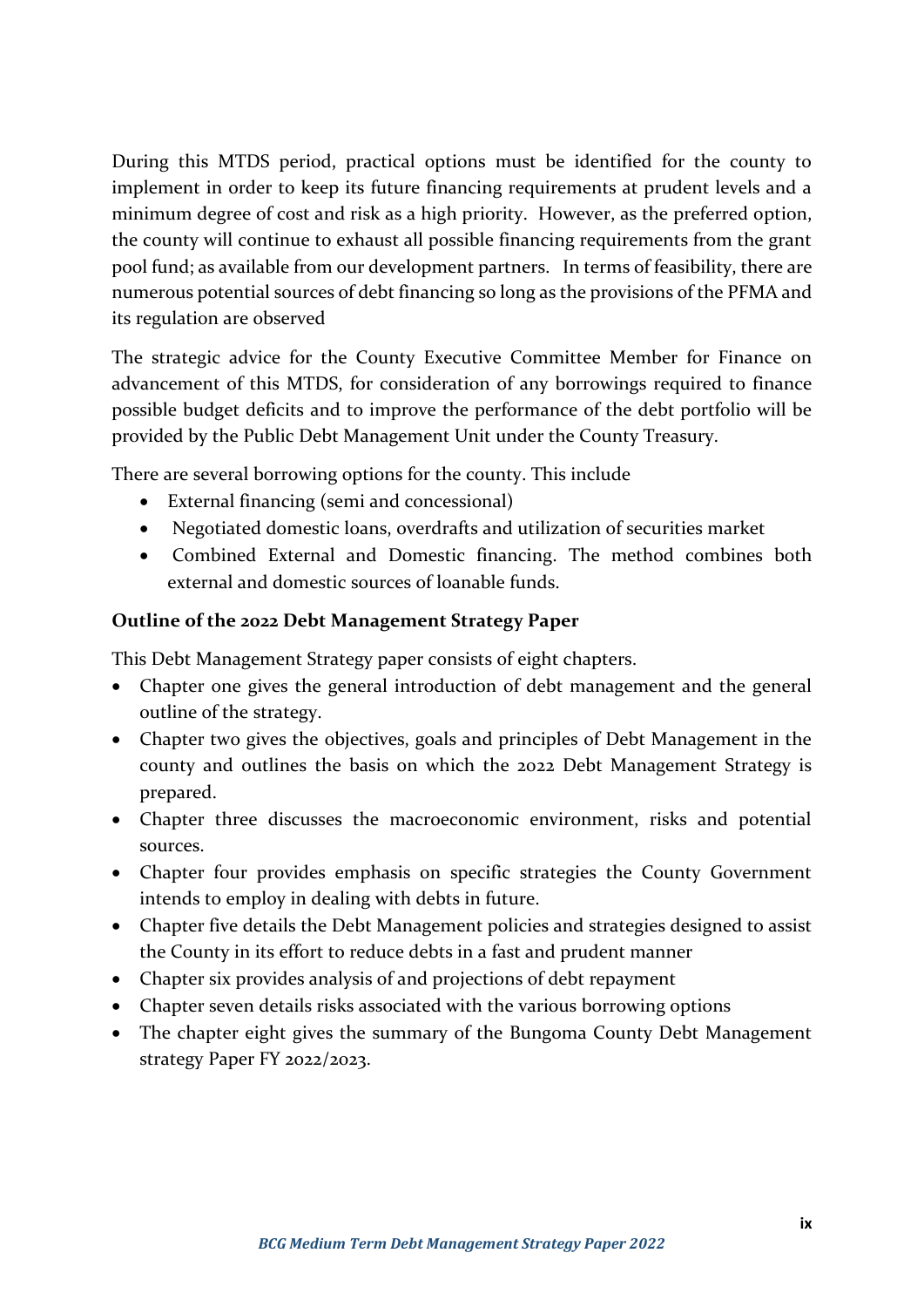## <span id="page-11-0"></span>**CHAPTER ONE: OVERVIEW OF DEBT MANAGEMENT**

- 1. The County Medium Term Debt Management Strategy (MTDS) is a high priority of the County Government of Bungoma, given the increasing gap between development resource requirements and the available allocations.
- 2. The county has recognized the need to have a formal and explicit MTDS in place to ensure prudent debt management as part of a stronger Medium Term Budget Framework (MTBF) to ensure county finances are placed on a sustainable footing.
- 3. The MTDS provides directions and benchmarks for managing the county's debt portfolio. This will lead to the 'preferred debt composition', taking into account constraints posed by the economic and market environment.
- 4. Government debt or borrowing includes the contracting or guaranteeing of domestic and external (foreign) debt through loans, financial leasing, on-lending and any other type of borrowing, including concessional and non-concessional borrowing, irrespective of the source.
- 5. The Debt Management Strategy is a framework that will guide the County Government to ensure that debt levels stay affordable and sustainable, that any borrowing is for a good purpose and that the costs and risks of borrowing are minimized.
- 6. Most economies in the world whether developed or developing resort to borrowing in order to address any financing needs. This is a useful source of financing, however; it is worth noting that reliance on debt must be closely monitored and strategized.
- 7. Debt can be sustainable or unsustainable. By sustainable debt, it implies that the debt can be serviced without resorting to exceptional financing (such as debt relief) or a major future correction in the balance of income and expenditure while unsustainable debt simply means that debt inflows are exerting severe burdens on the economy in the future.
- 8. Unsustainable levels of debt lead to adjustments in expenditure levels, with a view of obtaining additional resources which are then directed towards the repayment of debt and associated interest payments. These reallocations negatively impact on the implementation of priority Programmes, local investment, and poverty reduction initiatives.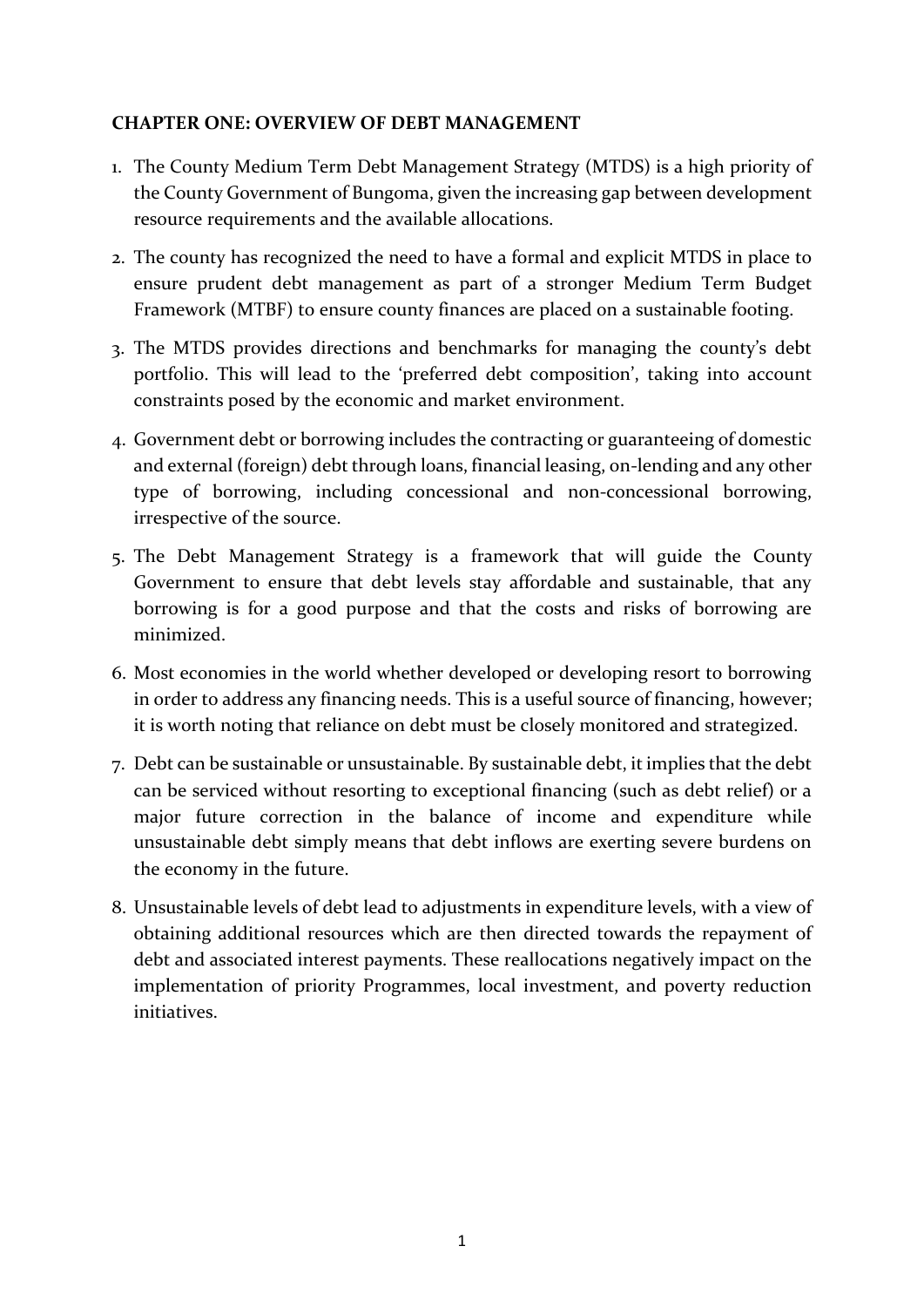## <span id="page-12-0"></span>**CHAPTER TWO: OBJECTIVES OF DEBT MANAGEMENT STRATEGY**

- 9. The MTDS provides appropriate guidelines and direction to assist in making sound debt management decisions with strong financial management practices for posterity
- 10.The main objective of the MTDS is to meet the County Government's financing requirements at the least cost with a manageable degree of risk.
- 11. The Debt Management Strategy will guide County Government debt management operations in the FY 2022/2023 and the medium term. The Strategy seeks to balance cost and risk of county debt while taking into account the county government financing needs. In addition, the strategy incorporates initiatives to seek new funding sources, support the County Government development priorities and achieve debt sustainability.

## <span id="page-12-1"></span>**2.1 Scope of the Medium Term Debt Management Strategy**

- 12.This CMTDS covers the County Government of Bungoma (CGoB) anticipated debt portfolio which includes external debt, domestic debt, and contingent liabilities of on-lent debt and guaranteed debt with the public and other enterprises.
- 13. External debt is defined as debts denominated in currencies other than Kenyan shilling while domestic debt is defined as debt denominated in Kenyan shillings, even when the creditor is a foreign entity.
- 14.In line with international reporting requirements, CGoB will consider review in future for current reporting of domestic debt (as may be required) to include the outstanding liability for transfer value under the pension scheme for civil servants.
- 15. Although the focus of the MTDS is on actual direct liabilities of the CGoB, contingent liabilities (whether explicit or implicit) may have an important bearing on the sustainability of debt and robustness of this strategy. Consequently, it is prudent to consider the potential risk that contingent exposures could materialize under specific scenarios and thus may need to be addressed in the future.

# <span id="page-12-2"></span>**2.2 Goals for the Debt Management Strategy**

16.The aim of the MTDS is to support the County Government's strategy in implementing FY2022/23 budget and over the medium term by ensuring that the government's financial requirement and payment obligations are met at the lowest cost with prudent degree of risk in line with PFM Act, 2012. In addition, the strategy will; guide the overall debt management strategy of the county government over the medium term with respect to the actual and potential liabilities in respect of loans and guarantees and the plans for dealing with those liabilities.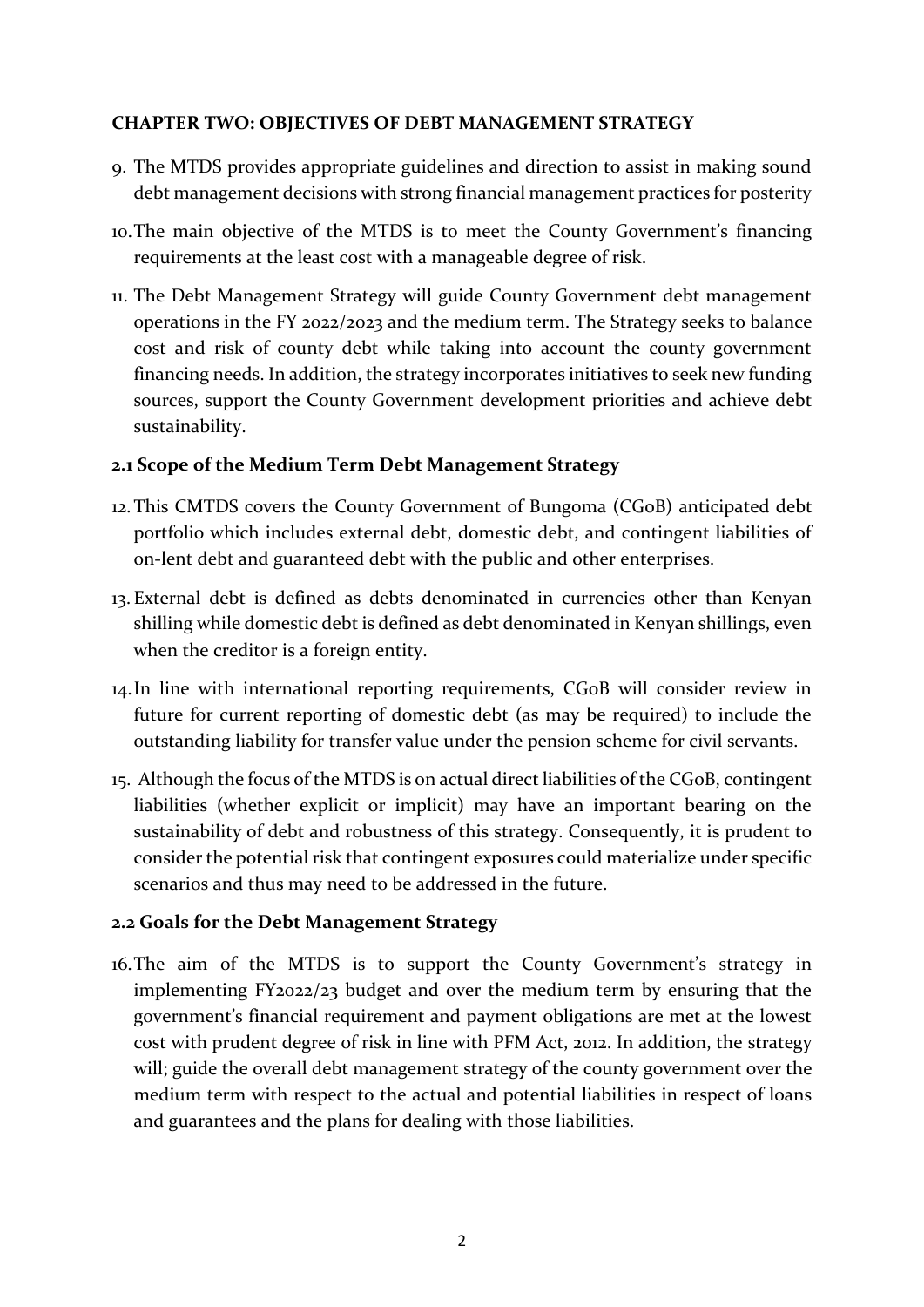- a) Underscore the County Government's commitment to developing and designing a strategy that is evidence based and feasible in ensuring that public debt levels remains sustainable and supports broad-based and inclusive growth.
- b) Serve as a strategy of financing the fiscal deficit of the County Government over the medium term

## <span id="page-13-0"></span>**2.3 Debt Management Strategy Financing Principles**

- 17.The debt management strategy will address the County government's financing requirements at the lowest cost and a prudent degree of risk by adhering to the following principles:
	- i. The debt must be for capital projects
	- ii. The debt must be guaranteed by National Government
	- iii. The debt must be contracted to support expenditure in identified County priority areas that are transformative
	- iv. Prudence must be observed when contracting debt, taking into account the cost and risk implications.
	- v. Financing must be pegged on debt sustainability over the long term.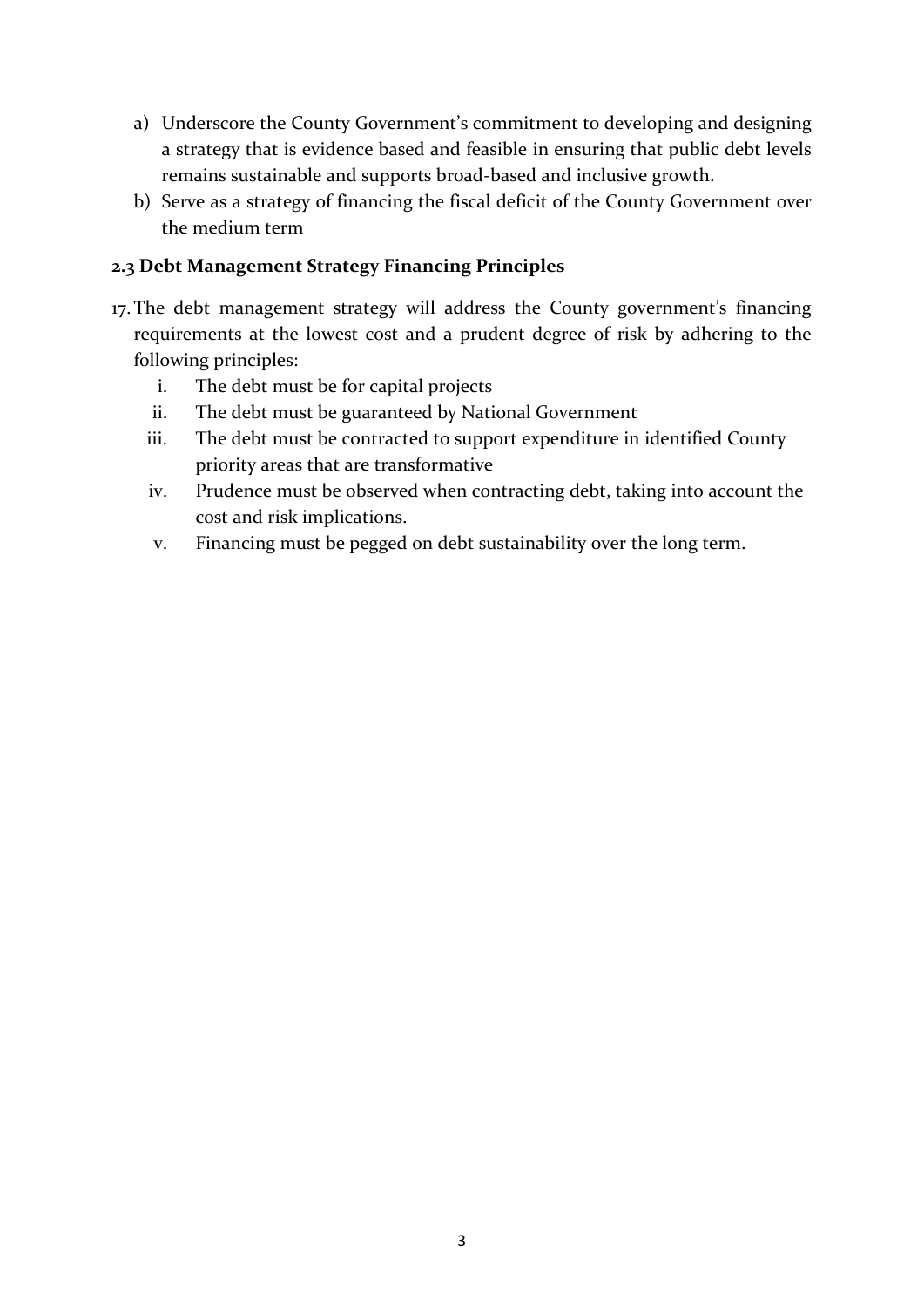# <span id="page-14-0"></span>**CHAPTER THREE: MACROECONOMIC ENVIRONMENT, RISKS AND POTENTIAL SOURCES**

- 18.Kenya's economy rebounded strongly in the second quarter of 2021, with real GDP growing 10.1 percent supported by easing of COVID-19 containment measures. Economic growth is projected at 6.0 percent in 2021 from the contraction of 0.3 percent in 2020. This translates to a growth of 5.9 percent in FY 2021/22 from 2.9 percent in FY 2020/21. The economic recovery reflects improved business environment after easing of COVID-19 restrictions and is supported by the prevailing stable macroeconomic environment, ongoing implementation of the strategic priorities of the Government under the "Big Four" Agenda and the implementation of the third Economic Stimulus Programme
- 19.Year-on-year overall inflation rate has remained low, stable and within the policy target range of 5+/-2.5 percent since the end 2017. The year-on-year inflation rate increased to 6.45 percent in October 2021 from 4.84 percent in October 2020 mainly driven by food and fuel prices. However, the inflation rate remained within the target range moderated by muted demand pressures
- 20. The Commission on Revenue Allocation in collaboration with the World Bank Group (WBG) and other stakeholders, initiated the County Creditworthiness Initiative (CCI) for Kenya to provide technical assistance to County Governments in bridging the creditworthiness gap and access market finance for infrastructure and other development projects in the FY 2018/19.
- 21.Bungoma county underwent the rigorous process of
	- a. County Budget and Economic planning staff training on self-assessment tool,
	- b. Compilation of the credit worthiness self-assessment tools and preparation of an action plan, a report of which was generated in April 2019. The report provided the County Government of Bungoma with a customized preliminary Creditworthiness Action Plan that identified key Challenges to creditworthiness development and charted out a potential approach for improvements according to County Government preferences.
- 22. So far, the initiative has seen the credit rating for three County Governments (Bungoma, Kisumu, Makueni and Laikipia) which went public in March 2020. Bungoma County was rated BBB. This is favorable as it allows the county to borrow development money from the market. The rating makes it possible for the county to tap into debt financing by floating infrastructure bonds.

## <span id="page-14-1"></span>**Potential Financing Sources**

23. The potential sources of Loans for Bungoma County Government fall under two main categories: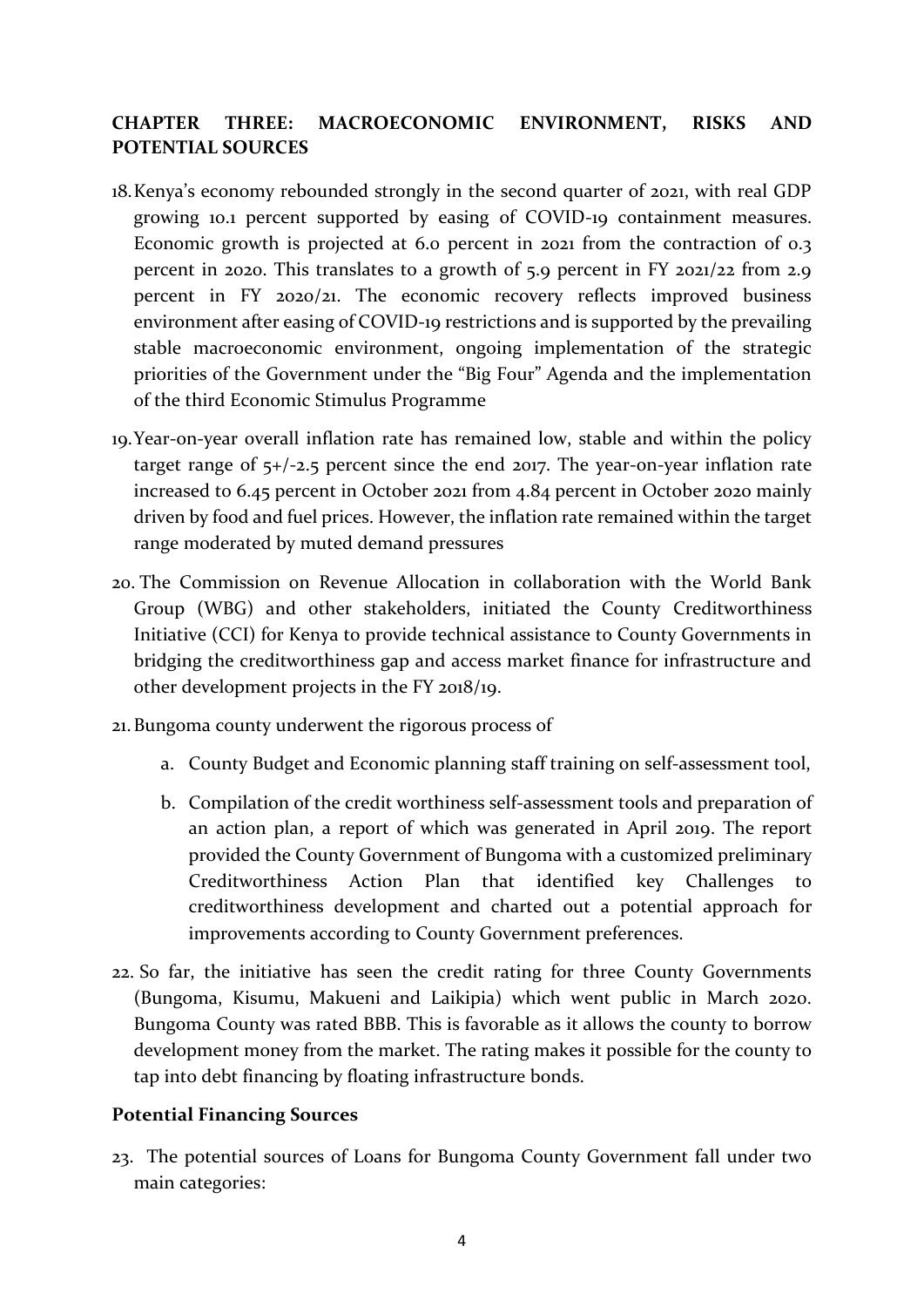- a) External sources of loans
- b) Domestic sources of Loans

#### **Domestic Sources of funding**

24. Potential sources of domestic funding to the County Government consist of borrowing from local Financial and non-financial institutions.

# **External sources of funding**

25. The main sources include Loans and grants from bilateral and multilateral organizations which can be either on commercial or concessional terms.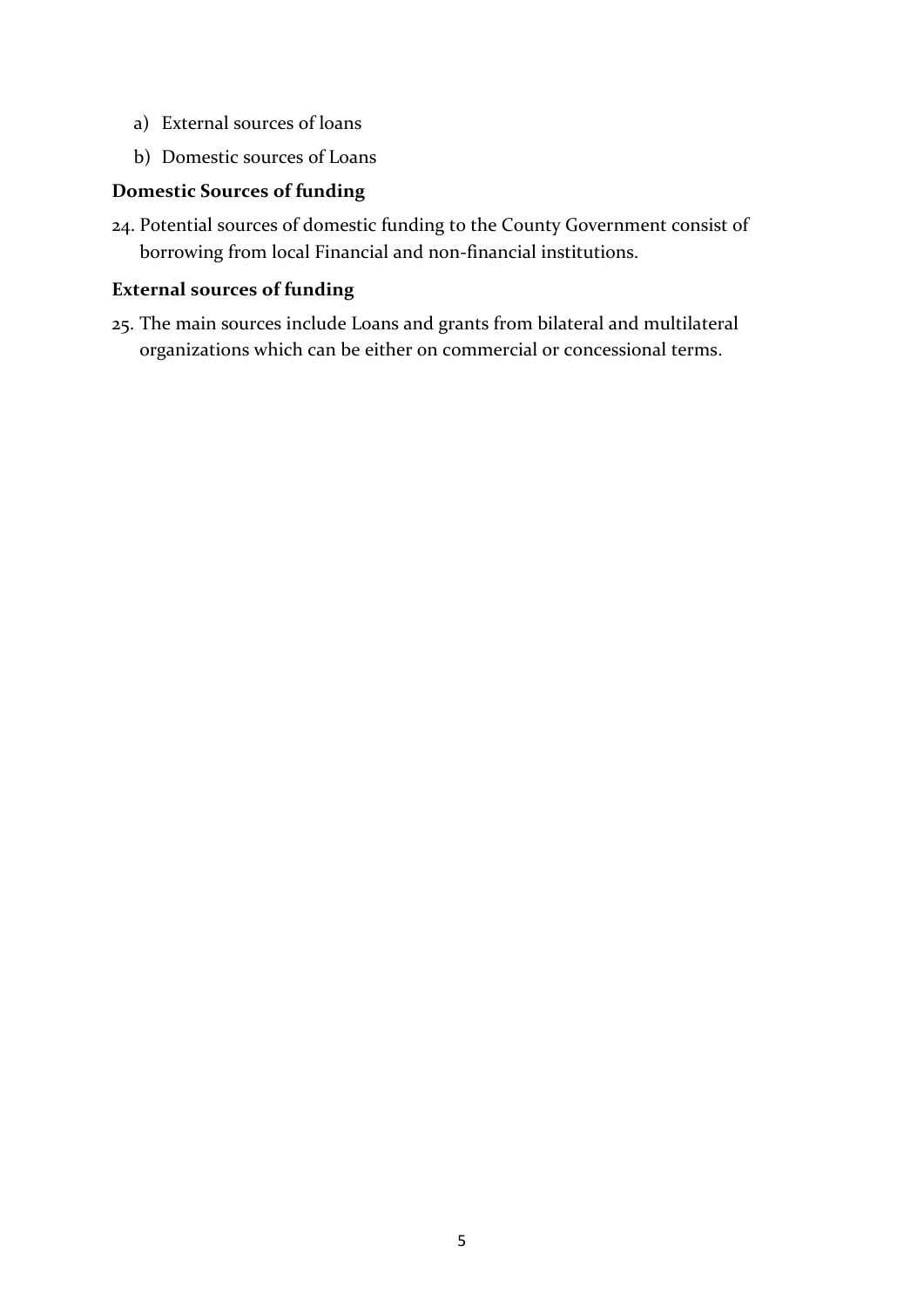#### <span id="page-16-0"></span>**CHAPTER FOUR: ANALYSIS OF FUNDING SOURCES**

- 26. **External Sources:** The County Government will source funds from the official sector (Multilateral and Bilateral) and commercial creditors. The key external official multilateral sources in the past for the national government have been World Bank and African Development Bank, through the concessional windows of International Development Association (IDA) and African Development Fund (ADF).Other multilateral and bilateral Paris and non-Paris Club creditors have also contributed to the GOK's external financing this are potential financiers of development projects in Bungoma County.
- 27. Borrowing will be limited to financing of the budget gap for the various initiatives undertaken by the county in efforts to diversify and stimulate the economy.
- 28. During this 3 year period of the MTDS, the county does not project to undertake any external borrowing under commercial terms but only on concessional terms. On other financing options as explored in this MTDS it includes 'existing' sources and also 'potential' sources that the county can consider to seek financing from.
- 29. **Domestic Sources.** Kenya's domestic debt market is growing to be vibrant. The National government is keen on debt market development as one of its keys priority objectives. Increased reliance on domestic debt helps mitigate government exposure to foreign currency risk. The domestic debt market is dominated by commercial banks as the main investors for government securities. Non-banks comprise of pension funds, insurance companies, building societies, financial institutions and parastatals. This are potential sources of funding of Bungoma County.

Table 3 provides information on related potential Creditors and briefly describes some cost and risk indicators on the various types of financing.

#### <span id="page-16-1"></span>**Table 3: Creditors Cost and Risk Indicators**

|              | 'Creditors | Cost indicators | <b>Risk Indicators:</b> |
|--------------|------------|-----------------|-------------------------|
| Multilateral |            |                 |                         |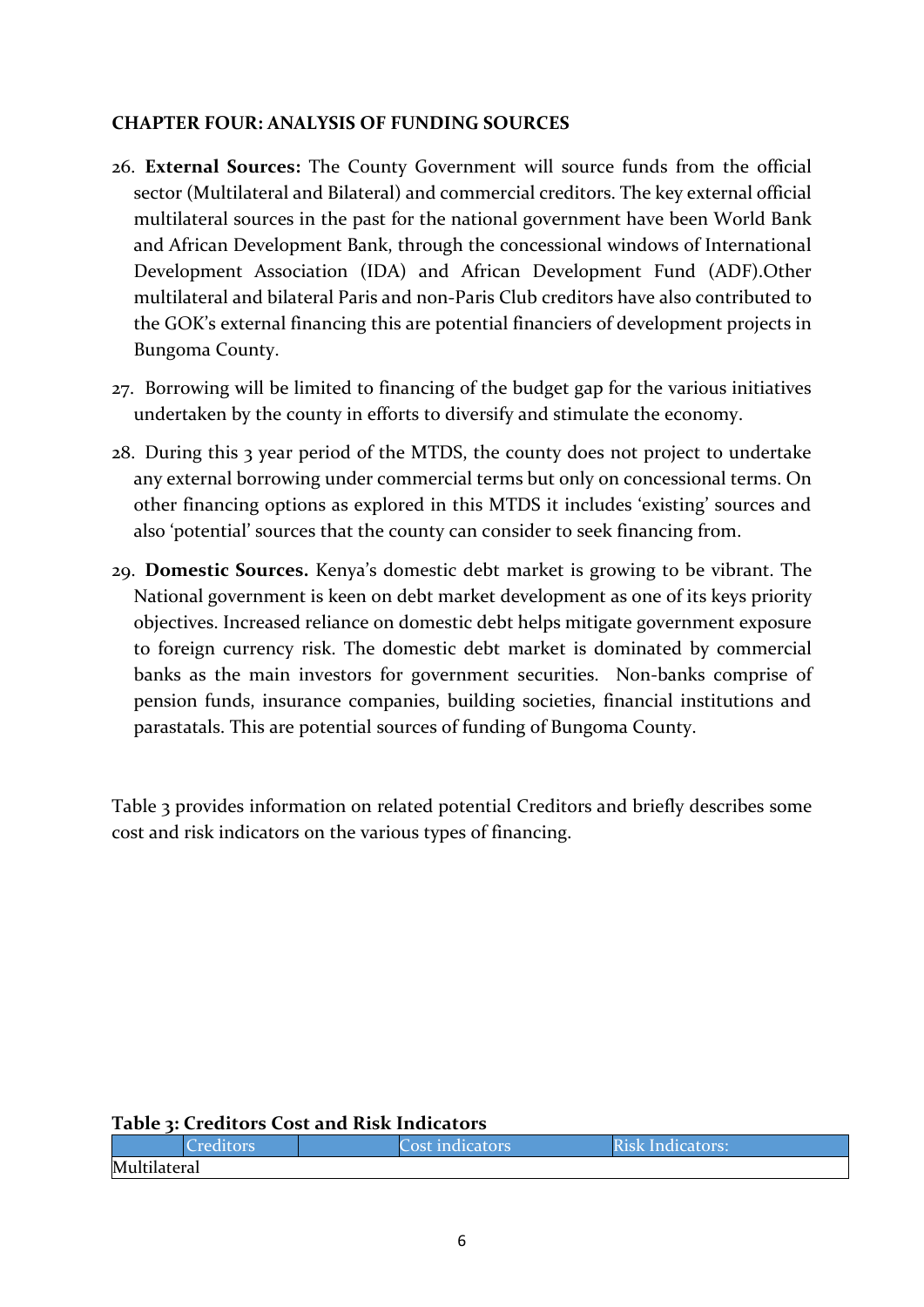|                  | Creditors     |                                   | Cost indicators                        | <b>Risk Indicators:</b>                                       |
|------------------|---------------|-----------------------------------|----------------------------------------|---------------------------------------------------------------|
|                  | Concessional  |                                   |                                        |                                                               |
|                  | IDA,          | $ADB$ , Highly                    | Very low interest rates                | <b>Fixed Interest rates</b>                                   |
|                  | IFAD, EI      | Concessional                      |                                        | amortization<br>Long<br>profile                               |
|                  |               |                                   |                                        | Foreign<br>risk<br>currency,                                  |
|                  |               |                                   |                                        | mitigated<br>by<br>the<br>long                                |
|                  |               |                                   |                                        | amortization profile                                          |
| Potential Japan  |               | <b>Highly</b>                     | Very low interest rates                | <b>Fixed Interest rates</b>                                   |
|                  |               | Concessional                      |                                        | Long amortization<br>profile                                  |
|                  |               |                                   |                                        | Foreign<br>risk<br>currency,<br>mitigated<br>by<br>the        |
|                  |               |                                   |                                        | long<br>amortization profile                                  |
| <b>Bilateral</b> |               |                                   |                                        |                                                               |
| Potential        |               |                                   |                                        |                                                               |
|                  | China         | Semi-                             | low interest rates                     | Foreign currency indicators                                   |
|                  |               | concessional                      |                                        | Fixed interest rates                                          |
|                  | Rep. of Korea |                                   | Focusing on rural development and ICT  | Depending on the source of                                    |
|                  |               |                                   |                                        | financing                                                     |
|                  | India         | Focusing on agricultural projects |                                        | Depending on the source of                                    |
|                  |               |                                   |                                        | financing                                                     |
|                  | Indonesia     | Focusing on social transformation |                                        | Depending on the source of                                    |
|                  |               |                                   |                                        | financing                                                     |
|                  | Africa        |                                   | Focusing on infrastructure development | Foreign currency indicators                                   |
|                  | Development   |                                   |                                        | <b>Fixed interest rates</b>                                   |
|                  | Bank          |                                   |                                        |                                                               |
| Theme Funds      |               |                                   |                                        |                                                               |
| Potential        |               |                                   |                                        |                                                               |
|                  | Climate       | Grants/Loans                      |                                        | depending on the source of                                    |
| Domestic         | Change Funds  |                                   |                                        | financing                                                     |
|                  |               |                                   |                                        |                                                               |
| Bonds            | Domestic      |                                   |                                        | Market - will reflect marketDepends on tenors achieved,<br>be |
|                  |               |                                   | development                            | re-fixing,<br>may<br>some<br>indexation creates other risk    |
|                  |               |                                   |                                        | exposures                                                     |
| Loans            | Commercial    |                                   | Respond<br>changes<br>to               | inlnterest fluctuations create risk                           |
|                  | loans         |                                   | interest rates                         | exposures                                                     |
|                  |               |                                   |                                        |                                                               |

- 30. Under non-traditional sources of financing, such as Climate Change 'theme funds', the WB manages 6 climate change funds, which could provide important amounts of financing for the county.
- 31. For consideration in future periods, some semi or concessional financing may also be available from other sources such as Brazil, Russia, India, Indonesia, China, South Africa (BRICS), and from the European Union (EU) and the Organization of the Petroleum Exporting Counties (OPEC).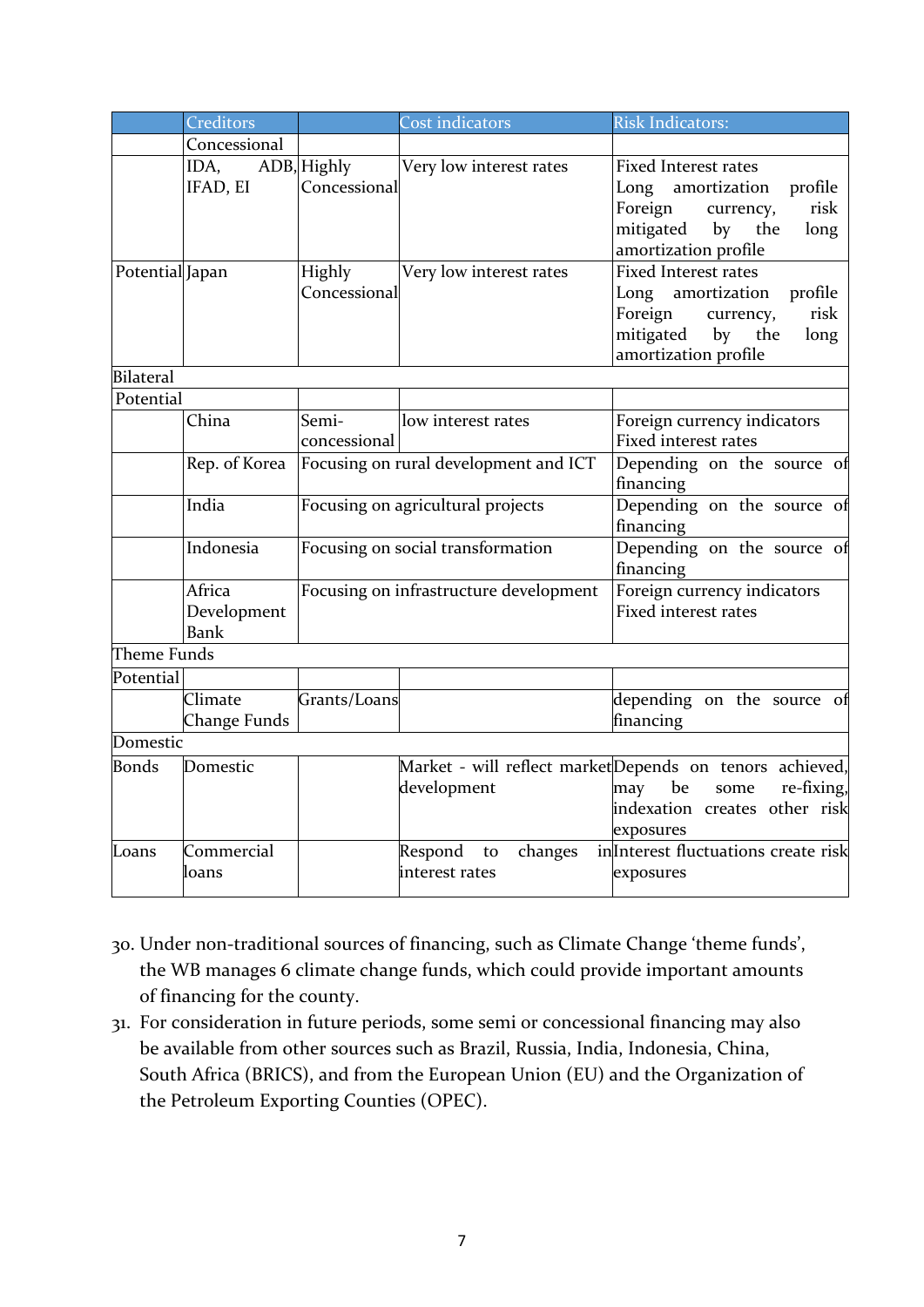# <span id="page-18-0"></span>**CHAPTER FIVE: STRATEGIES FOR MANAGEMENT OF DEBT IN THE MEDIUM TERM**

32. The County Debt Management Strategy presents three main plans of action that CGoB will explore in the next three years in debt management. These include:

#### **External financing (semi and concessional) and some domestic bond financing**

- 33.External debt refers to the loans raised through foreign lenders, such as foreign commercial banks, foreign governments, and international financial institutions. In the case of external debt, all repayments must be made in the currency in which the debt was issued.
- 34. Risks Associated with External Debt. There are several risks associated with foreign debt as well, which are as follows:
	- a) Affects economic growth: Economic growth occurs when governments and companies incur [capital expenditures](https://corporatefinanceinstitute.com/resources/knowledge/accounting/capital-expenditures/) that boost production and increase output and income levels. If large amounts of external debt need to be repaid, then there is less money left for investment purposes. It hampers future economic growth.
	- b) Long gestation period: Gestation period is the interim period between the initial investment in a project and the time the project becomes productive. When external debt is used to fund infrastructure projects, it takes a few years for the project to start giving a return on the investment. It will take time for the investment to become functional, start production, and earn money or value. However, the debt will need to be repaid, along with interest, within a provided time of receiving the loan. Thus, government will face the pressure of repaying the loan even before the project starts yielding a stable return.
	- c) Unexpected devaluation of domestic currency: If the currency of the borrowing country depreciates with respect to that of the lending country, then the real value of interest (as denominated in the domestic currency) will rise.
	- d) The Vicious Cycle of Debt The most crucial disadvantage of external debt is that it often leads to a vicious cycle of debt. The debt cycle refers to the cycle of continuous borrowing, accumulating payment burden, and eventual default. When a government's expenditure exceeds how much it earns in a year, it faces a [fiscal deficit.](https://corporatefinanceinstitute.com/resources/knowledge/finance/budget-deficit/) In order to finance the adverse gap, the government borrows money from another country. In the next year, with the additional expense of interest payment and loan repayment, the government might face a deficit again and be forced to take another external loan. In subsequent years, there might be a situation where it borrows money in order to repay its previous loans.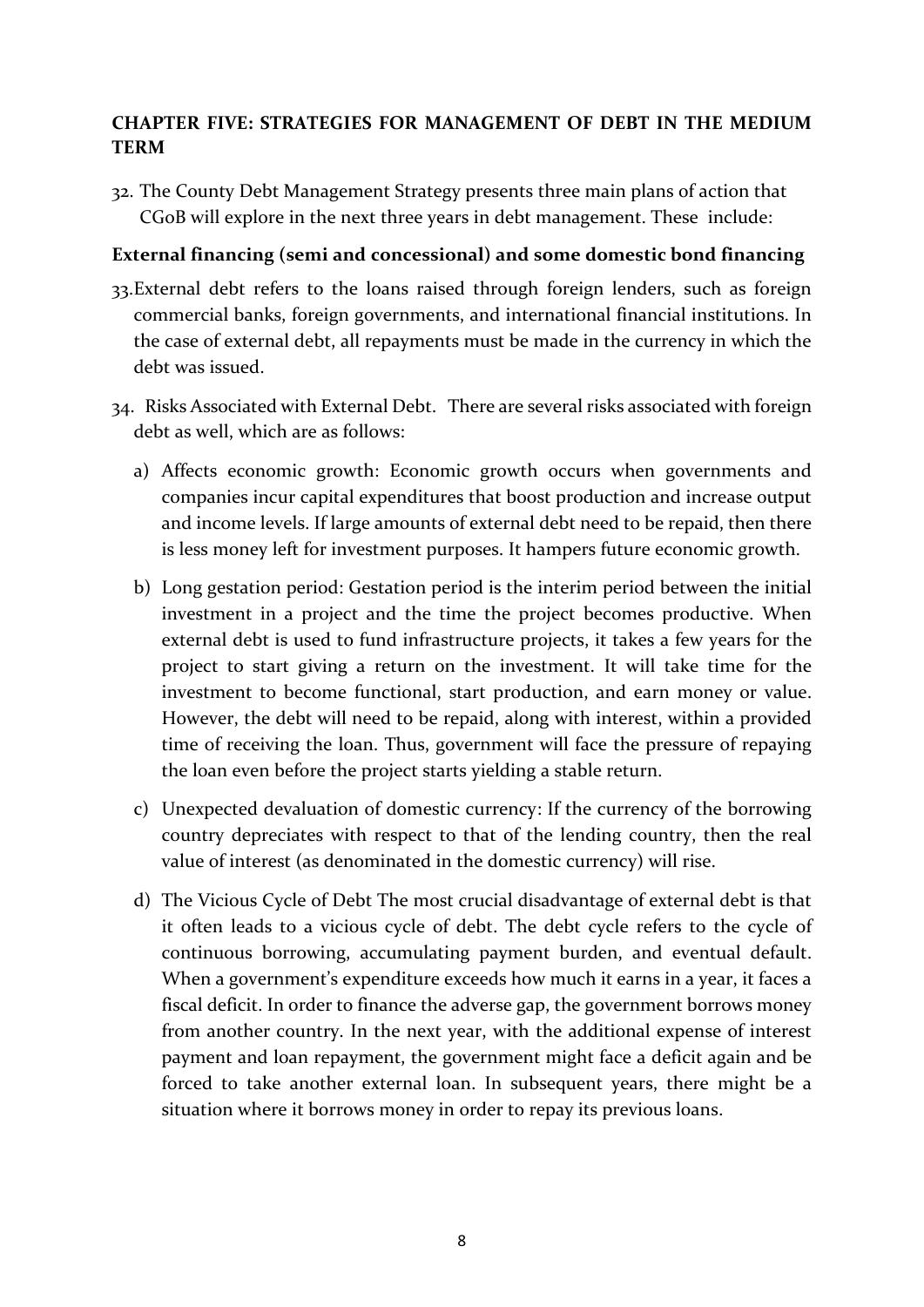## **Negotiated domestic borrowing and utilization of securities market**

- 35. Domestic Borrowing involves borrowing in the local market. It is done through the issuance of securities like treasury bills, which are short term debt instruments with tenures ranging from 91, 182 and 364 days and treasury bonds with a maturity period of more than a year Risks associated with domestic borrowing include:
	- a) Domestic borrowing could lead to pressure on institutional investors and banks to absorb "too much" government debt and this may have a negative effect on financial stability.
	- b) Expanding the market for domestic government bonds may have the risk that the public sector may crowd out private issuers.
	- c) Finally, there are political economy reasons that may make domestic debt more difficult to restructure. In fact, a few highly indebted countries which were able to use debt relief initiatives to address their external debt problems are still burdened with high levels of domestic debt.

Given that the county government operates within the wider Kenyan economy the aforementioned may not impact heavily on the county economy.

# **External financing and some domestic bond financing**

- 36. This is where the county combines both external and domestic financing in order to take advantage of the medium to high risk mainly due to the foreign exchange factor and low to medium cost in relation to County revenues.
- 37. With gradual development of the domestic market this would provide a more balanced composition of public debt with less external debt and more domestic debt.
- 38. Bungoma county intends to use the third option which allows the county to source funding from both External and Internal sources of funding but with emphasis on Domestic borrowing in order to minimize the risks associated with external borrowing.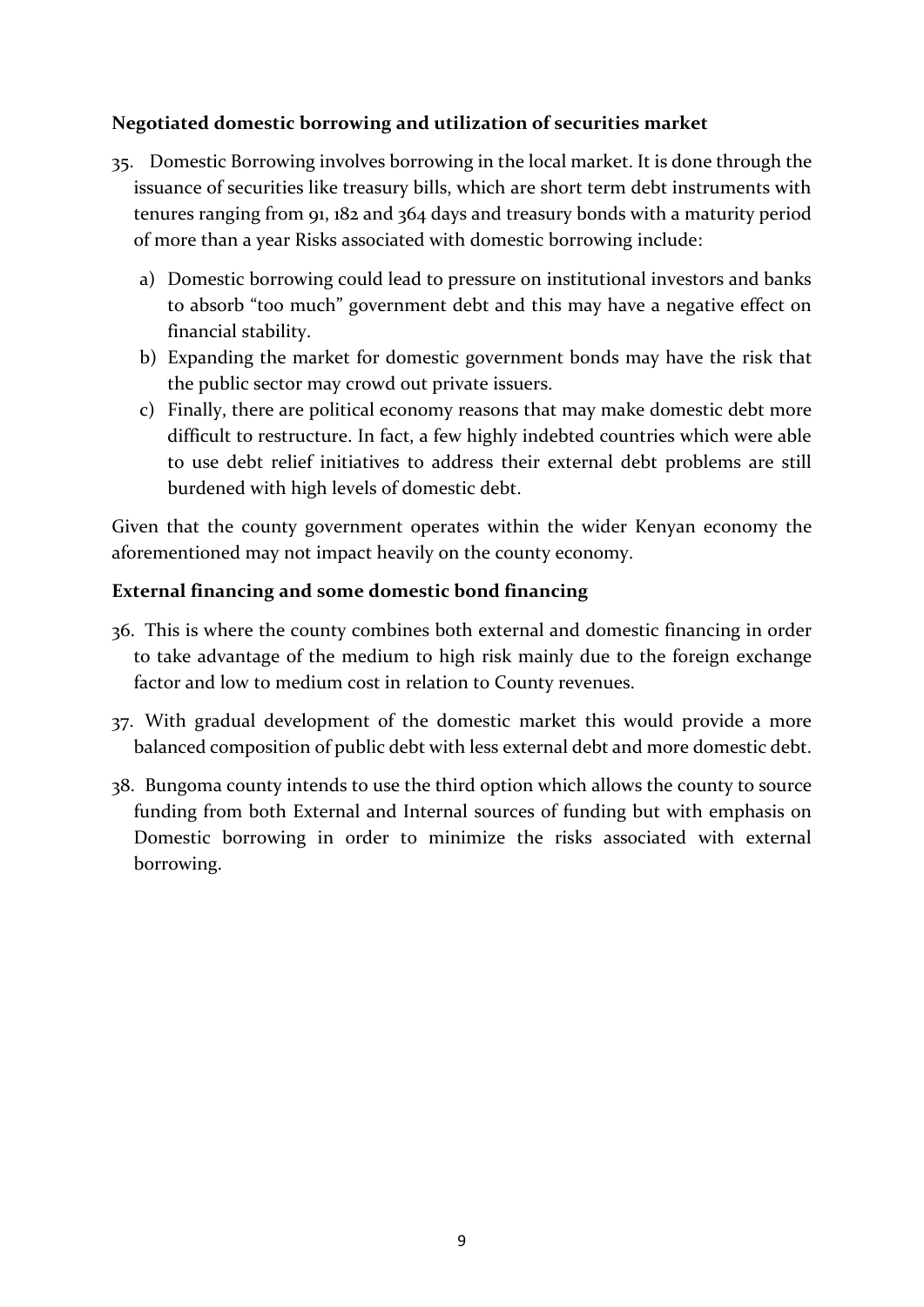# <span id="page-20-0"></span>**CHAPTER SIX: BASELINE PROJECTIONS AND BEST PRACTICES IN DEBT MANAGEMENT**

- 39. **Fiscal Policy**: The county fiscal policy is a primary tool to improve income distribution through both its revenue and spending policies. Fiscal policy are designed to support macroeconomic stability, correct market failures and provide public goods with particular emphasis on inclusiveness, in particular elderly welfare, special needs of vulnerable groups and the disabled, and access to free and improved universal health care.
- 40. To ensure prudent debt management, the county will pursue with improvements the following measures (with support of specific policies):
	- a) Improving estimation of funding ceilings based on realistic assessments of revenue raising capacity, budget support and development assistance, and where appropriate prudent borrowing;
	- b) More careful assessing and managing of appropriate levels of public debt and cash reserves required to create fiscal space to respond to shocks and unforeseen events;
	- c) Improving budget allocation across sectors by better analysis, prioritization and discussions to better align funding allocations to departmental/agency corporate plans based on the County Strategic Development Framework (CSDF) and overall available funding;
	- d) Improving quality of expenditure by ensuring commitments are properly cost and funded, restricting ad hoc funding additions during the year, improved financial management and reporting, linked to reporting on progress against sectoral plan indicators.
	- e) Establishment of Debt Unit: The County should establish a Debt Management Unit which will be in charge of debt audit, managing debtors and creditors' information.
	- f) Payment of creditors: The Bungoma County Government to pay its creditors promptly to maintain good cordial relationship with them and to reduce the risk of accruing interest which becomes a burden in the long run.
	- g) Monthly savings: The departments should spend prudently monthly by reducing unnecessary expenditure even those budgeted for and use the monies for debt payment and in economic development subject to approval by the county assembly.
	- h) Stakeholders' Involvement: Some activities such as cleaning the environment, tree planting to be undertaken through involvement of the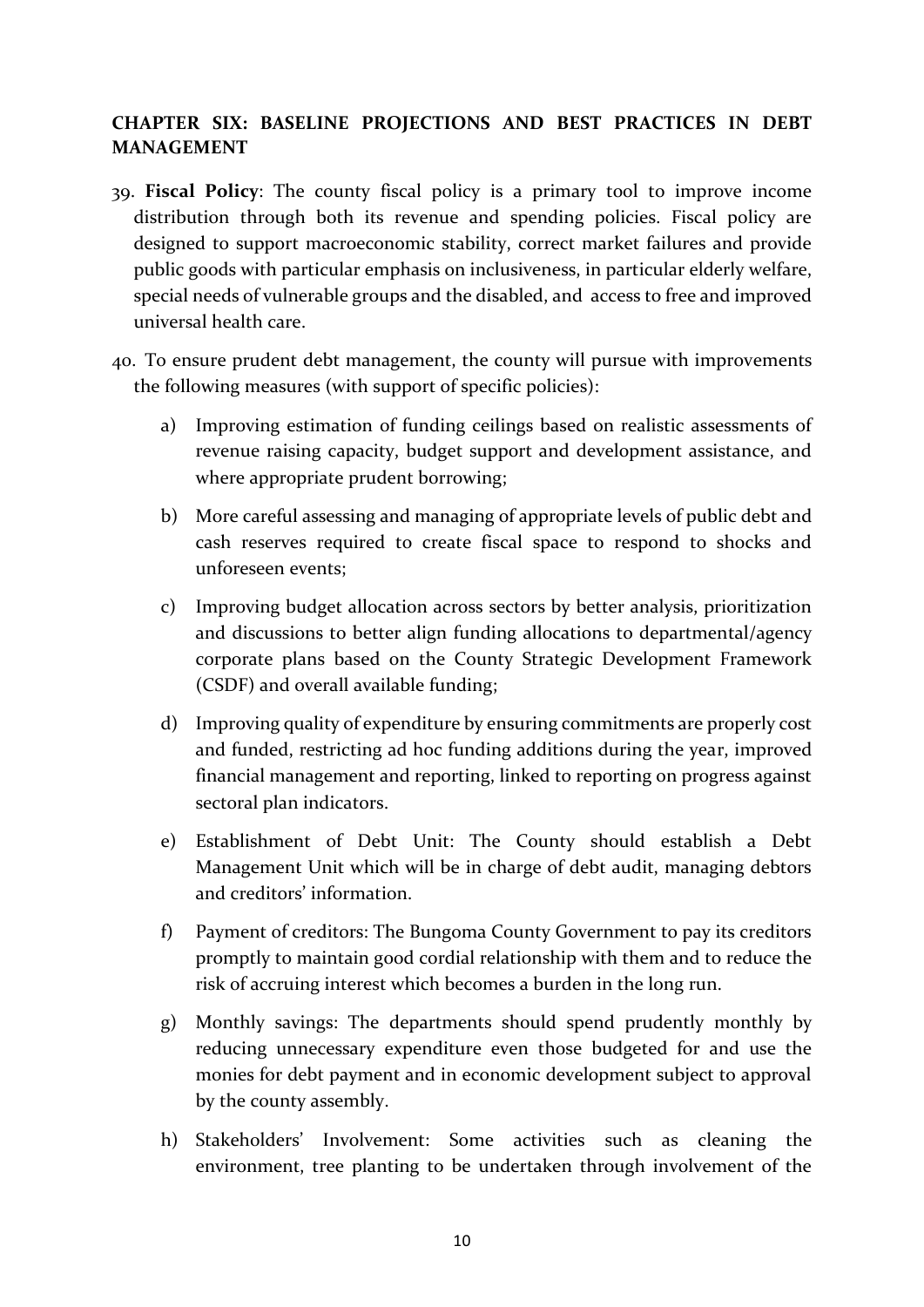community. This will be a strategy to minimize debts arising through wages and allowances.

- 41.**Monetary Policy**: Monetary policy is a preserve of the Central Bank of Kenya. However, the monetary decisions of the CBK affect the debt portfolio of counties. The roles of monetary policy include (with support of specific policies):
	- a) ensuring sound financial institutions (encourage strong and viable banking);
	- b) maintaining adequate foreign reserves
	- c) protecting external balance (balance of payments and currency convertibility);
	- d) supporting price stability (low inflation);
	- e) Facilitating growth of the domestic economy.
	- f) The capping of interest rates to a maximum of 4.0 per cent above the Central Bank Rate (CBR) resulted in a significant decline in interest rates and a decline in credit to the private sector. However, the low interest rates presents an opportunity for the county to seek out low interest domestic loans for development expenditure.

## <span id="page-21-0"></span>**Key Challenges for Bungoma County:**

- 42. There are several downside risks to the baseline macroeconomic outlook. These include the risk of not securing the mandatory National Government guarantees for borrowing; remittances and revenue not increasing as robustly as expected; the county not being able to control the wage bill (due to CBAs for health workers and ECDE teachers) combined with a tax reform not resulting in the expected revenue increases. These risks are likely to dampen growth prospects, and lead to a rise in domestic and/or external borrowing needs.
- 43. Continuation of financial difficulties in the main origin countries of remittances from Kenyans abroad and main sources of tourists (USA and the EU) would negatively affect the expected national economic growth rate with negative consequences to the county (since county allocations are based on performance of the national economy). Furthermore, any delays in implementing revenue reforms and reducing the wage bill (currently at 39%) could exert further pressure to resort to additional borrowing over the medium term.

## **Other Longer Term Structural Adjustments**

44. The County Strategic Development Framework (CSDF), which encompasses priority areas, guides the overall strategic reform of the county. Table 4 shows the county initiatives for the medium term.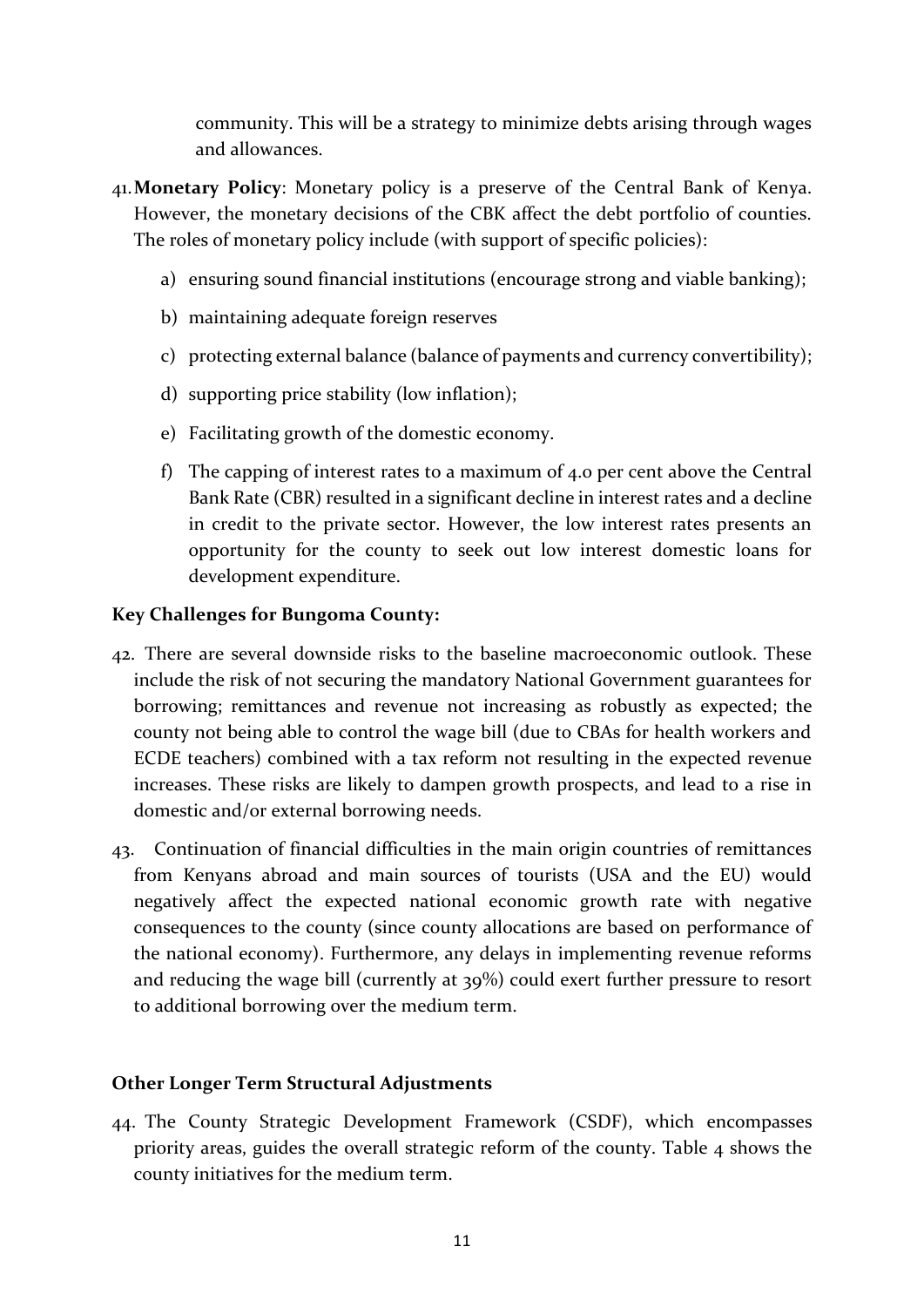# <span id="page-22-0"></span>**Table 4: County Strategic Development Framework initiatives**

The county will undertake measures that will stimulate growth, promote job creation, reduce poverty and, protect the vulnerable groups and businesses. To achieve these, the County Government will:

- Fast track development of critical infrastructure in the county: Misikhu/ brigadier road, dual carriage way in Bungoma town, Masinde Muliro stadium.
- Transform economic sectors for broad based sustainable economic growth: Chwele agribusiness center, milk processor, Coffee value chain.
- Roll out the Post-Covid-19 Socio Economic Recovery Strategy
- Improve access to education, water and strengthen health care systems; Pre-school and vocational training education, 300 and 100 bed capacity maternal and child units in Bungoma and Sirisia hospital respectively.
- Support youth, women, elderly persons and persons with disability to enable them actively contribute to the economic recovery agenda;
- Foster a conducive business environment-street lighting,

Harnessing the implementation of the "Big Four" Agenda for job creation

- 45. In support of addressing the expected debt overhang and the requirement for fiscal consolidation and structural reform in the medium term, the CSDF covers the following related areas beyond the MTDS.
- 46. Structural Policy: Structural reforms to facilitate the functioning of credit markets especially Savings and Credit Cooperative Societies (SACCOS) need to be implemented and with renewed vigour. The county intends to gradually improve revenue collection and management to support her growth agenda.
- 47. The county is committed to further strengthening the Public Private sector Partnership (PPP) to increase competition which helps improve quality and lower prices for customers. Promoting FDI should focus on business enabling structural reforms, and there is the need to strike the right balance between promoting FDI projects and protecting revenue base.
- 48. Improving county operations to a more efficient, effective and affordable public service needed to deliver on policies and required results while ensuring fiscal stability is a major requirement for the medium term.
- 49. Major reforms are under way and these relate to economic and social policy analysis, integrated development planning and budgeting, staff performance and management, improved governance and transparency as well as other technical areas.
- 50. The development of county domestic debt market, presents an alternative financing option for the county. This involves development of legal and institutional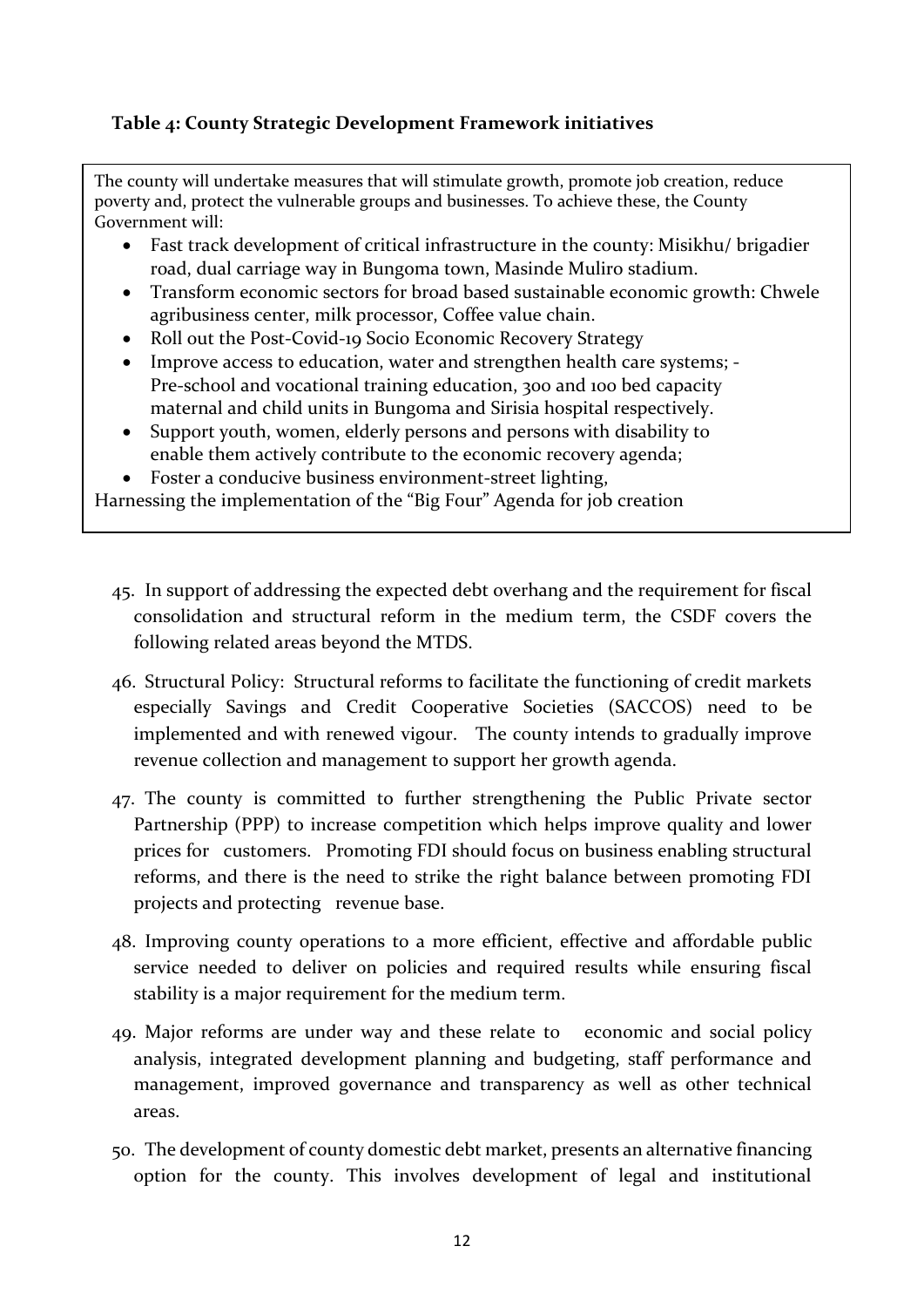arrangements to obtain financial and non-financial resources to support the county development programs from individual and corporates operating within the county.

51.The county recognizes that the medium-term prospects depend on the continued implementation of its wider program of structural reforms as well as retaining a focus on the CMTDS within the wider strengthening of the MTBF to ensure that county finances are on a sustainable path. This will also provide policy space to allow better response to future shocks.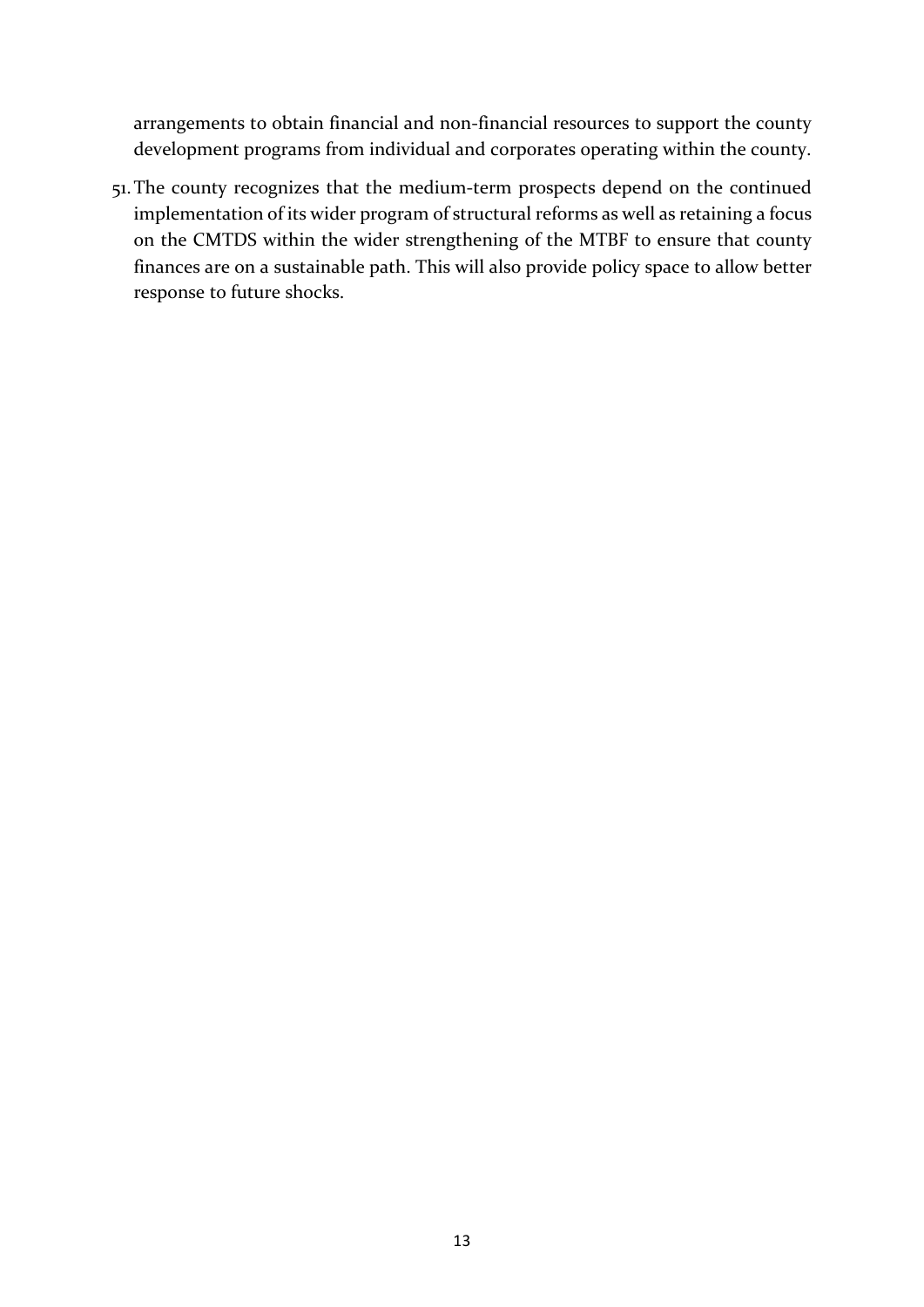#### <span id="page-24-0"></span>**CHAPTER SEVEN: RISK SCENARIO TESTING**

- 52. **Inherent Risks in the Debt portfolio:** There are several inherent risks in any debt portfolio. The CGoB will employ various measures to mitigate these risks and to minimize the impact of various exogenous shocks on the debt portfolio. The CGoB will identify and mitigate risks to the implementation of the debt management strategy. Prudent debt management practices will be pursued over the medium-term with a view of satisfying the mandate as outlined in the CMTDS.
- 53. **Risk Scenario Testing:** Stress testing involves deciding on realistic problems (downside risks) that the county might face, and looking at how they are likely to affect the county's future economy. CGoB recognizes that stress testing is an important part of a debt sustainability analysis, where the effect of downside risks on the ability of a county to continue to make debt repayments is examined.
- 54. **Analysis of Cost and Risk Indicators**: Looking forward over the next 3 years, cautious monitoring of the county treasury's debt sustainability level is required and especially on any ease for future external borrowing. This is to ensure improvement in our current level of economic activity and prudent public debt management, in order to mitigate the vulnerability to shocks.
- 55. According to the County MTEF report for the period 2022/23 2024/25, the county total resource requirements are estimated at Kshs 25,870,764,747 for FY 2022/23, Kshs. 26,336,038,997 for FY. 2023/24 &n Kshs. 26,824,576,960 for FY. 2024/25 respectively as indicated in table 5.

| FY        | <b>Requirements</b> | <b>Allocation</b> | <b>Financing Gap</b> |
|-----------|---------------------|-------------------|----------------------|
| 2022/2023 | 25,870,764,747      | 13,293,550,010    | 12,577,214,737       |
| 2023/2024 | 26,336,038,997      | 13,958,227,511    | 12,377,811,486       |
| 2024/2025 | 26,824,576,960      | 14,656,138,886    | 12,168,438,074       |

#### <span id="page-24-1"></span>**Table 5: Resource Requirements**

56. The County Governments projects to borrow Kshs. 2,059,681,458 in total which would as provided for in the PFM act. Being 20% of Kshs. 10,298,407,291 arising from last audited accounts 2019/20

| Nature of expenditure Amount (Kshs.) Source |               |                                                 | <b>Iustification</b>                |
|---------------------------------------------|---------------|-------------------------------------------------|-------------------------------------|
| Development                                 | 2,059,681,458 | Medium                                          | term/Long-   Financing gap priority |
|                                             |               | term concessional loan   for long-term projects |                                     |
|                                             |               | borrowing                                       |                                     |

57. This means that the County Government would have borrowings for term to finance priority projects.

58. Assuming the county borrowed a loan of Kshs 2,059,681,458 in FY 2022/23 at a negotiated interest rate of 7% pa, table 6 shows the costs for debt servicing over the next 15 years, with the analysis showing that we need to set aside Kshs 226,141,953 pa for 15 years (inclusive of interest).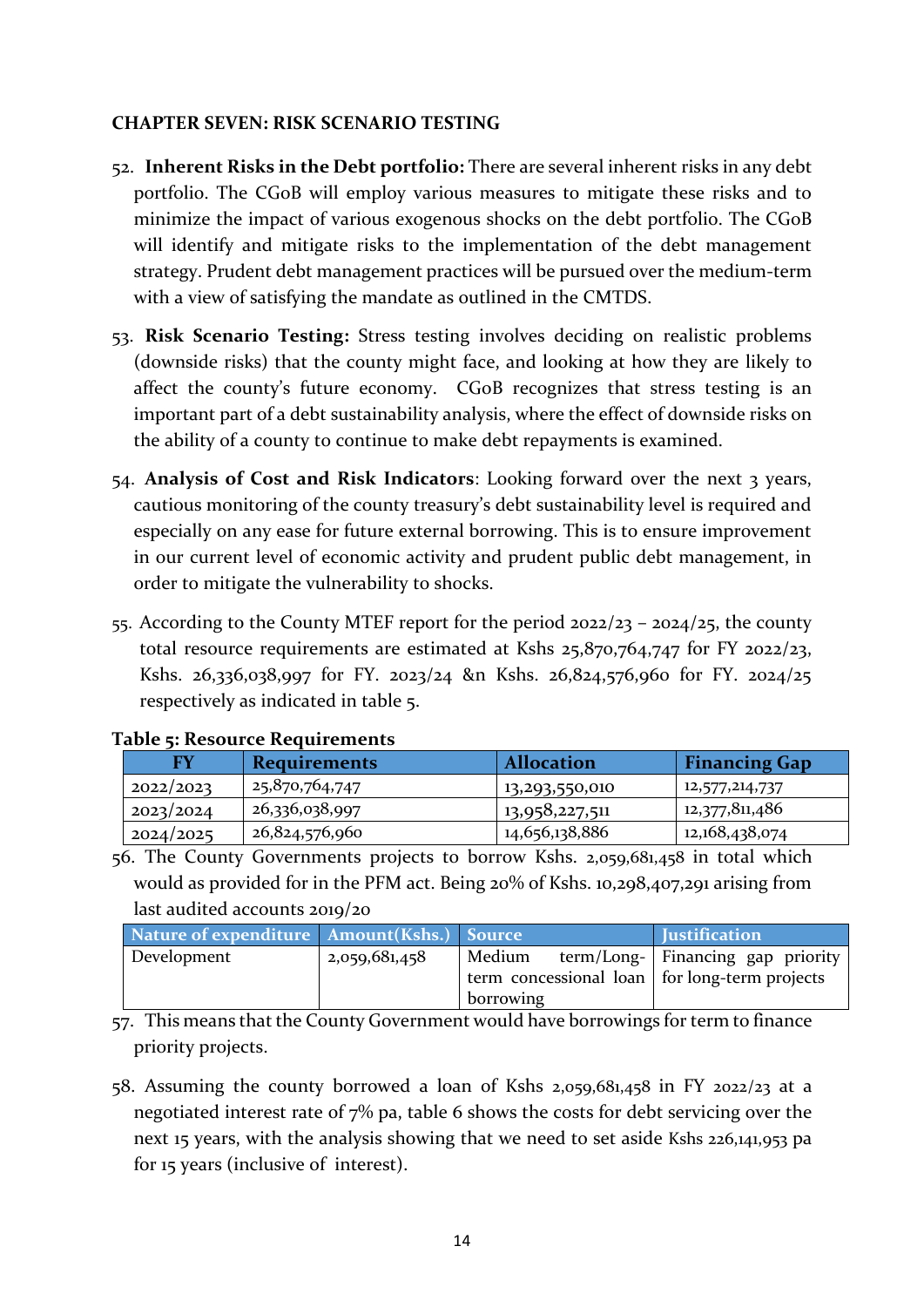| Year           | Loan bal      | <b>Rate</b> | <b>Interest</b> | <b>Total loan bal</b> | <b>Repayment</b> | <b>Year end bal</b> |
|----------------|---------------|-------------|-----------------|-----------------------|------------------|---------------------|
| 1.             | 2,059,681,458 | 0.07        | 144,177,702     | 2,203,859,160         | 226,141,953      | 1,977,717,207       |
| 2.             | 1,977,717,207 | 0.07        | 138,440,205     | 2,116,157,412         | 226,141,953      | 1,890,015,459       |
| $\overline{3}$ | 1,890,015,459 | 0.07        | 132,301,082     | 2,022,316,541         | 226,141,953      | 1,796,174,589       |
| 4.             | 1,721,642,577 | 0.07        | 120,514,980     | 1,842,157,557         | 216,758,224      | 1,625,399,333       |
| 5.             | 1,695,764,857 | 0.07        | 118,703,540     | 1,814,468,397         | 226,141,953      | 1,588,326,444       |
| 6.             | 1,588,326,444 | 0.07        | 111,182,851     | 1,699,509,296         | 226,141,953      | 1,473,367,343       |
| 7.             | 1,473,367,343 | 0.07        | 103, 135, 714   | 1,576,503,057         | 226,141,953      | 1,350,361,104       |
| 8.             | 1,350,361,104 | 0.07        | 94,525,277      | 1,444,886,382         | 226,141,953      | 1,218,744,429       |
| 9.             | 1,218,744,429 | 0.07        | 85,312,110      | 1,304,056,539         | 226,141,953      | 1,077,914,586       |
| 10             | 1,077,914,586 | 0.07        | 75,454,021      | 1,153,368,607         | 226,141,953      | 927,226,654         |
| 11.            | 927,226,654   | 0.07        | 64,905,866      | 992,132,520           | 226,141,953      | 765,990,568         |
| 12             | 765,990,568   | 0.07        | 53,619,340      | 819,609,907           | 226,141,953      | 593,467,955         |
| 13.            | 593,467,955   | 0.07        | 41,542,757      | 635,010,711           | 226,141,953      | 408,868,759         |
| 14.            | 408,868,759   | 0.07        | 28,620,813      | 437,489,572           | 226,141,953      | 211,347,619         |
| 15.            | 211,347,619   | 0.07        | 14,794,333      | 226,141,953           | 226,141,953      | $\mathbf 0$         |

**Table 6: Annual cost of debt servicing over 15 year period**

- 59. **Creditor Concentration Risk**: This refers to risks associated with most of the debt portfolio being held by one or two creditors. Those who hold a large proportion of debt could have a vested interest in the course of a county's affairs and could potentially have an undue influence in policy development. In order to diversify the investor base, the County Treasury will work closely with the National Treasury as may be required to explore the scope and options of instruments to offer the domestic market.
- 60. **Credit Risk of on-lent and guaranteed loans**: When the level of outstanding onlent loans from CGoB is high, there is an implicit exposure to default and nonpayment of obligations by the borrowing entities even when the loans are guaranteed. Introducing more analysis and oversight of these transactions will reduce the overall risks embedded in the CGoB's debt portfolio.
- 61.**Operational Risk:** This arise from a small staff size and limited capacity. The difficulty in developing and retaining skilled staff in the Debt Management office is a risk for Treasury and the CGoB in general. In order to address this risk, Debt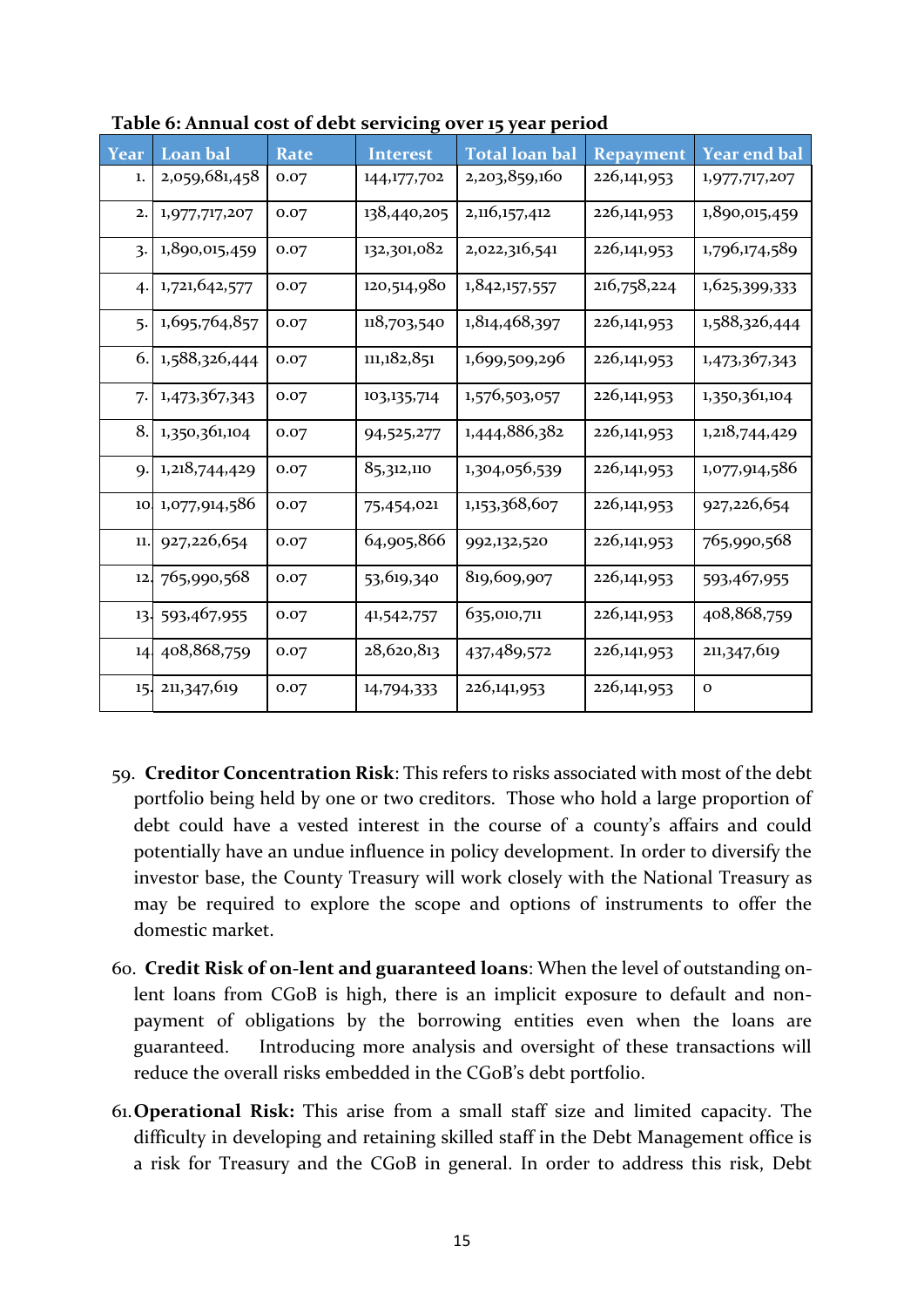Management Unit Staff should undergo capacity development through external trainings organized by the National Treasury and donors such as the IMF-WB on respective areas of debt management.

- 62. **Strategic Risk:** Strategic risk is the risk that decisions made about management of the debt portfolio have a high opportunity cost. If the CGoB decides not to borrow, then it could miss out on grant funding (if grant funding for these projects is not available from other sources). If decisions to borrow for particular projects do not match expectations, then this money could have been better spent elsewhere on more beneficial projects. Money spent on servicing debt might be better spent on providing essential services. Alternatively, it is better to pay down debt (which saves the CGoB future interest payments and increases borrowing opportunities in the future) rather than spending funds unwisely. In view of this risk, the county treasury as part of the annual budget preparation needs better review and coordination to best determine for any financing that the CGoB may require and to analyze the related costs and risks for those options.
- 63. **Financial Risk:** In this case, CGoB's portfolio management is so poor that it creates a source of instability for the private sector. The risk for Bungoma is that a poorly managed debt portfolio will mean that less money is available for servicing the county's basic needs which could undermine development and progress towards the CIDP, Vision 2030, SDGs and other interlinked plans. A burgeoning debt portfolio or a build-up of debt arrears might negatively influence investor confidence, weakening private sector activity, leading to a withdrawal of investment in the county, a decline in growth prospects and a further increase in debt to revenue ratios. This is an extreme risk.
- 64. **Market Risk:** Refers to the risks associated with changes in market prices, such as interest rates, exchange rates, commodity prices, on the cost of the government's debt servicing. For both domestic and foreign currency debt, changes in interest rates affect debt servicing costs on new issues when fixed-rate debt is refinanced, and on floating-rate debt at the rate reset dates.
- 65. **Rollover Risk:** The risk that debt will have to be rolled over at an unusually high cost or, in extreme cases, cannot be rolled over at all. To the extent that rollover risk is limited to the risk that debt might have to be rolled over at higher interest rates, including changes in credit spreads, it may be considered a type of market risk. However, because the inability to roll over debt and/or exceptionally large increases in government funding costs can lead to, or exacerbate, a debt crisis and thereby cause real economic losses.
- 66. **Liquidity Risk:** There are two types of liquidity risk. One refers to the cost or penalty investors face in trying to exit a position when the number of transactors has markedly decreased or because of the lack of depth of a particular market. This risk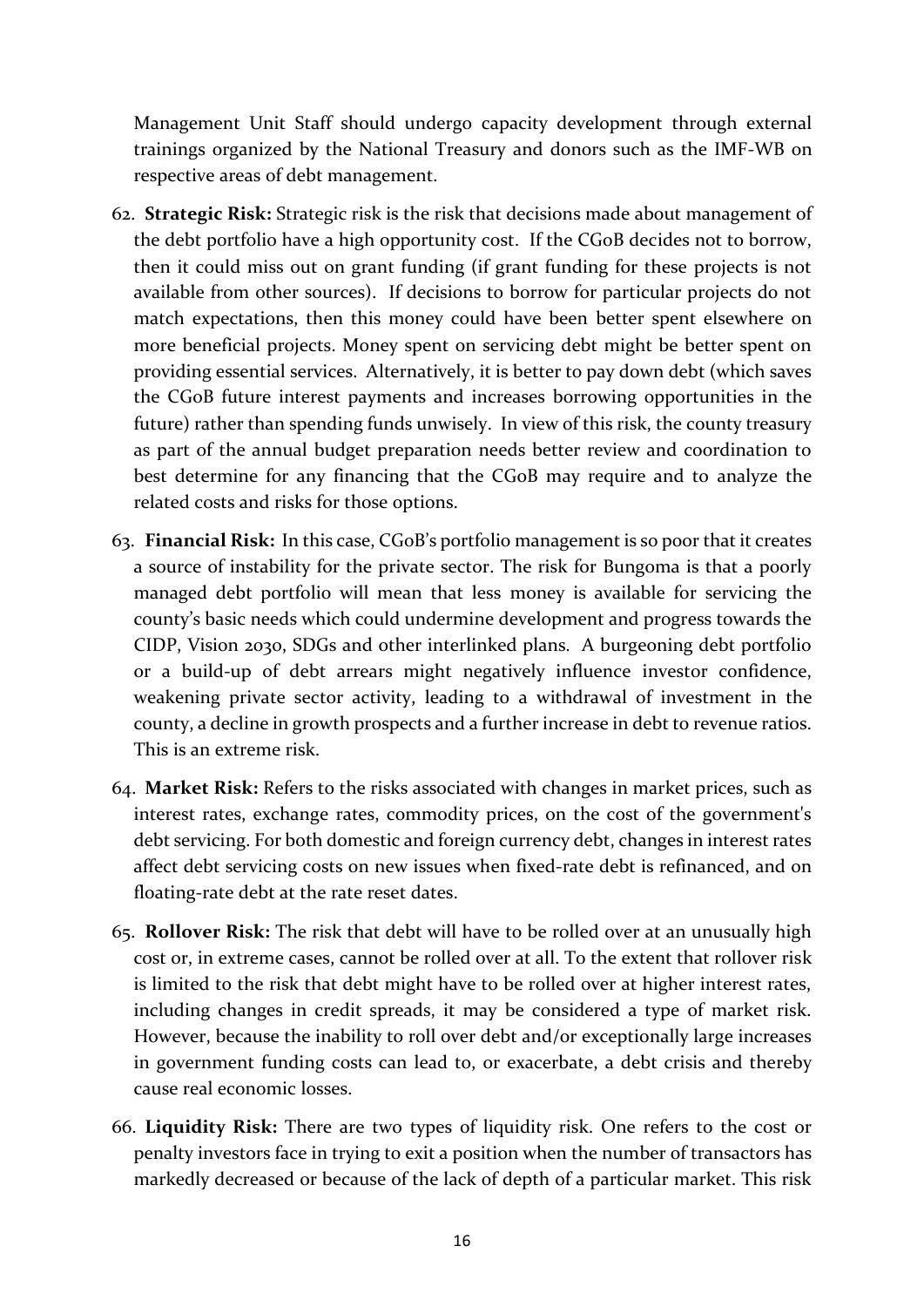is particularly relevant in cases where debt management includes the management of liquid assets or the use of derivatives contracts. The other form of liquidity risk, for a borrower, refers to a situation where the volume of liquid assets can diminish quickly in the face of unanticipated cash flow obligations and/or a possible difficulty in raising cash through borrowing in a short period of time.

- 67. **Credit Risk:** The risk of non-performance by borrowers on loans or other financial assets or by a counterparty on financial contracts. This risk is particularly relevant in cases where debt management includes the management of liquid assets. It may also be relevant in the acceptance of bids in auctions of securities issued by the government as well as in relation to contingent liabilities, and in derivative contracts entered into by the debt manager.
- 68. **Settlement Risk:** Refers to the potential loss that the government, as a counterparty, could suffer as a result of failure to settle, for whatever reason other than default, by another counterparty.
- 69. **Operational Risk:** This includes a range of different types of risks, including transaction errors in the various stages of executing and recording transactions; inadequacies or failures in internal controls, or in systems and services; reputation risk; legal risk; security breaches; or natural disasters that affect business activity.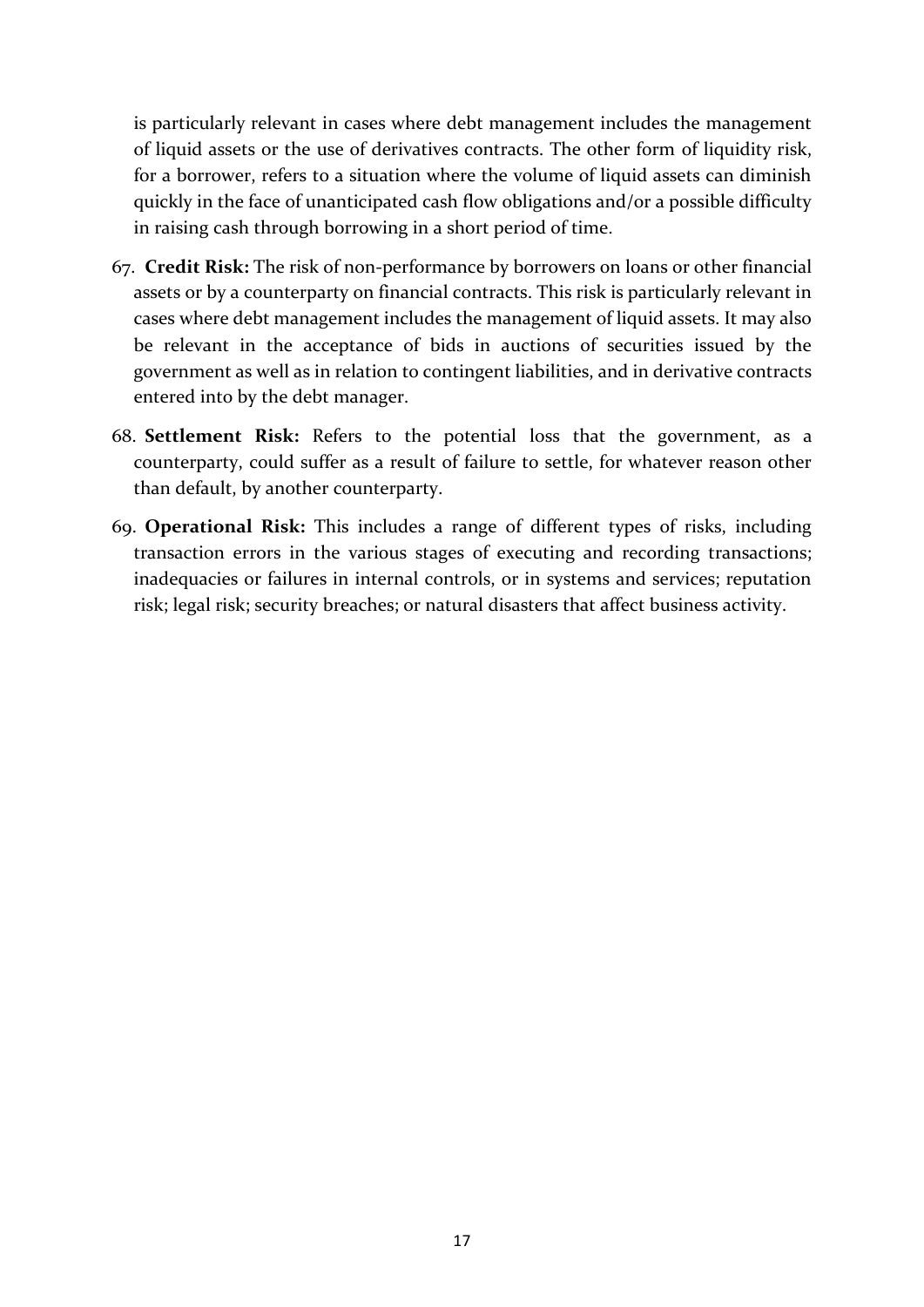#### <span id="page-28-0"></span>**CHAPTER EIGHT: SUMMARY AND CONCLUSION**

- 70. The 2022 Debt Management Strategy (DMS) is a robust framework for prudent debt management. It provides a systematic approach to decision making on the appropriate composition of debt finance taking into account both cost and risk.
- 71.There is need for active investor and market consultation to get up to date information on the market. This will help in prior determination of the investor appetite for the various instruments before it is due.
- 72. There is need for constant monitoring and review of performance and progress made on the medium term debt strategy. County debt information will be published more regularly to enhance transparency on debt management in accordance with best international practices.
- 73. The recommended plan of action is one that seeks the issuance of medium to long term domestic debt, and contracting of external concessional debt.
- 74. As required under the Public Finance Management Act 2012, the Strategy is in line with the county policy objectives. Going forward, the County Government will implement measures aimed at enhancing transparency and accountability in public debt management.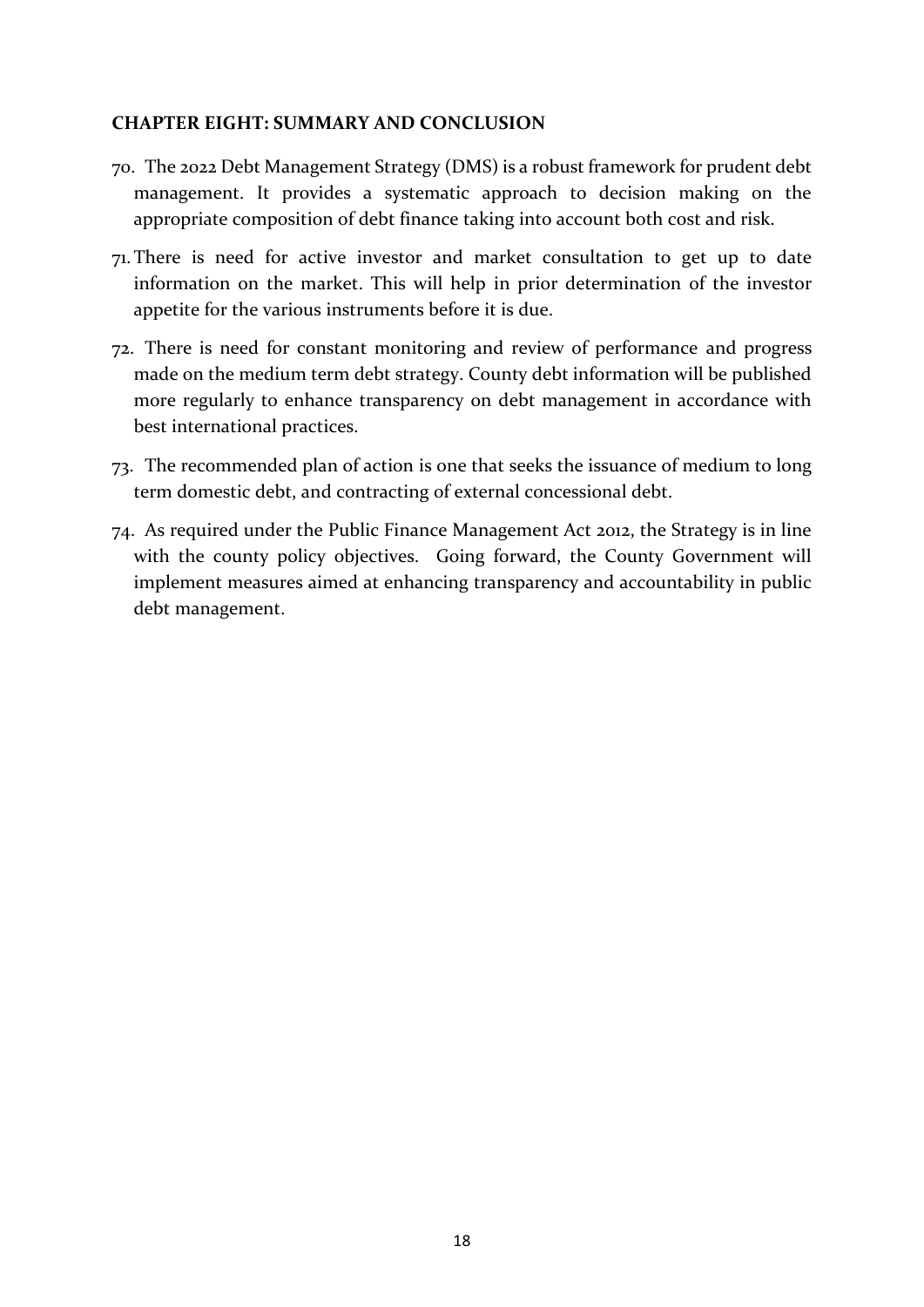# <span id="page-29-0"></span>**ANNEXES**

# **ANNEX I: The Public Finance Management (County Governments) Regulations, 2015**

# **PART XIV—PUBLIC DEBT MANAGEMENT**

## **Guiding principles for county government borrowing.**

176. County government borrowing shall be guided by the following principles—

(a) Need to ensure stability of domestic financial markets;

(b) Promotion of inter-generational equity in the sharing of burdens and benefits of public borrowing;

(c) Determination of thresholds of borrowing rights for both levels of government;

(d) Use of objective criteria for evaluating county government eligibility for national government debt guarantee; and

(e) Prudence and equity in setting limits for debt stock levels for each county government.

#### **Borrowing powers for county governments.**

177. (1) The County Executive Committee Member derives powers to raise loans for the County Government from section 140 of the Act.

(2) A county government may from time to time borrow within and outside Kenya such sums of money in such amount and on such terms and conditions as to interest, repayment, disbursement or otherwise as the County Executive Committee Member may think fit, in any of the following manners—

- (a) By issuing County Treasury bonds;
- (b) By bank overdraft facility from the Central Bank of Kenya; and
- (c) By any other loan or credit evidenced by instruments in writing.

(3) Any borrowing by a county government under paragraph  $(2)(a)$  And  $(c)$  of this regulation shall require a national government guarantee pursuant to section 58 of the Act.

(4) Any borrowing under paragraph (2) (b) of this regulation, shall be in accordance with section 142 of the Act and shall be deemed guaranteed by the Cabinet Secretary and that guarantee shall be secured by the county equitable share of the revenue raised nationally.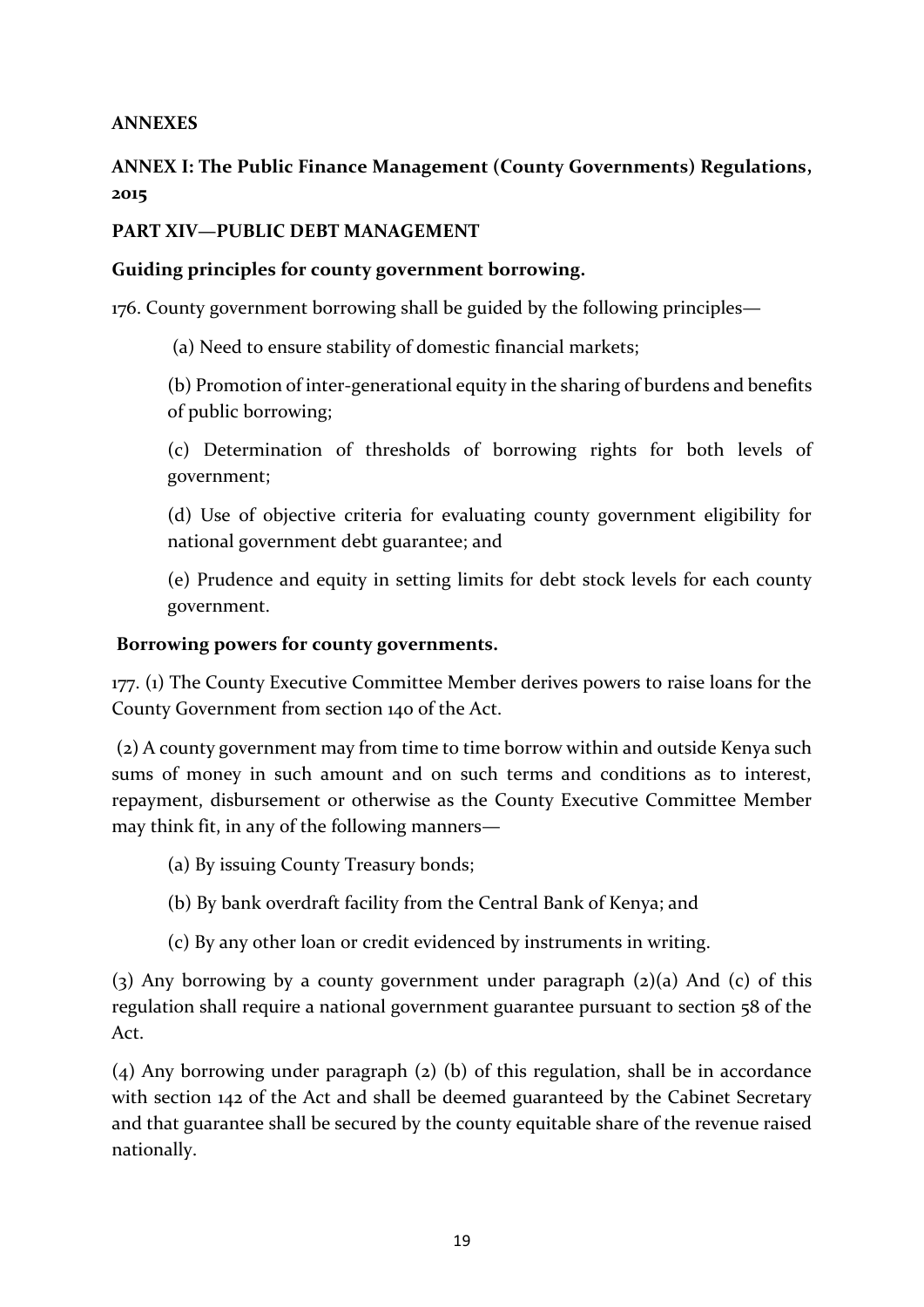# **Borrowing purposes.**

178. The county governments may borrow in pursuant to the requirements of sections 140 of the Act for the purpose of—

(a) Financing county government budget deficits; or

(b) Cash management; or

(c) Refinancing outstanding debt or repaying a loan prior to its date of repayment; or

(d) Mitigation against adverse effects caused by an urgent and unforeseen event in cases where the Emergency Fund has been depleted; or

(e) Meeting any other development policy objectives that the County Executive Committee Member shall deem necessary, consistent with the law, and as County Assembly may approve.

# **County total public debt threshold.**

179. (1) Pursuant to section  $50(5)$  of the Act, a county public debt shall not exceed twenty percent (20%) of the county government's most recent audited revenues, as approved by county assembly.

(2) The annual debt service cost of a county government shall not exceed fifteen (15%) percent of the most recent audited revenue of that county government, as approved by county assembly.

(3) Parliament may review the limit under paragraph (1) of this regulation five years after the commencement date of these Regulations.

# **Setting Debt Limit in the County Medium Term Debt Management Strategy Section 141**

180. (1) Pursuant to Section 141 (2) of the Act, 2012, the debt limit at any given time shall not exceed the nominal value of the total county public debt that is determined county assembly within the limits set under Section 50 (5) of the Act and in accordance with fiscal responsibility principles under regulation 25 of these Regulations.

(2) The debt limit under paragraph (1) of this regulation shall be specified annually in the county fiscal strategy paper and the medium-term debt management strategy paper.

(3) The annual new government debt shall be consistent with the debt limits set out under paragraph (1) of this regulation.

(4) For the purposes of monitoring compliance with the limits under paragraph (1), the amount of county government debts which are not denominated in Kenya shillings shall be recalculated at the prevailing exchange rate of the Central Bank of Kenya.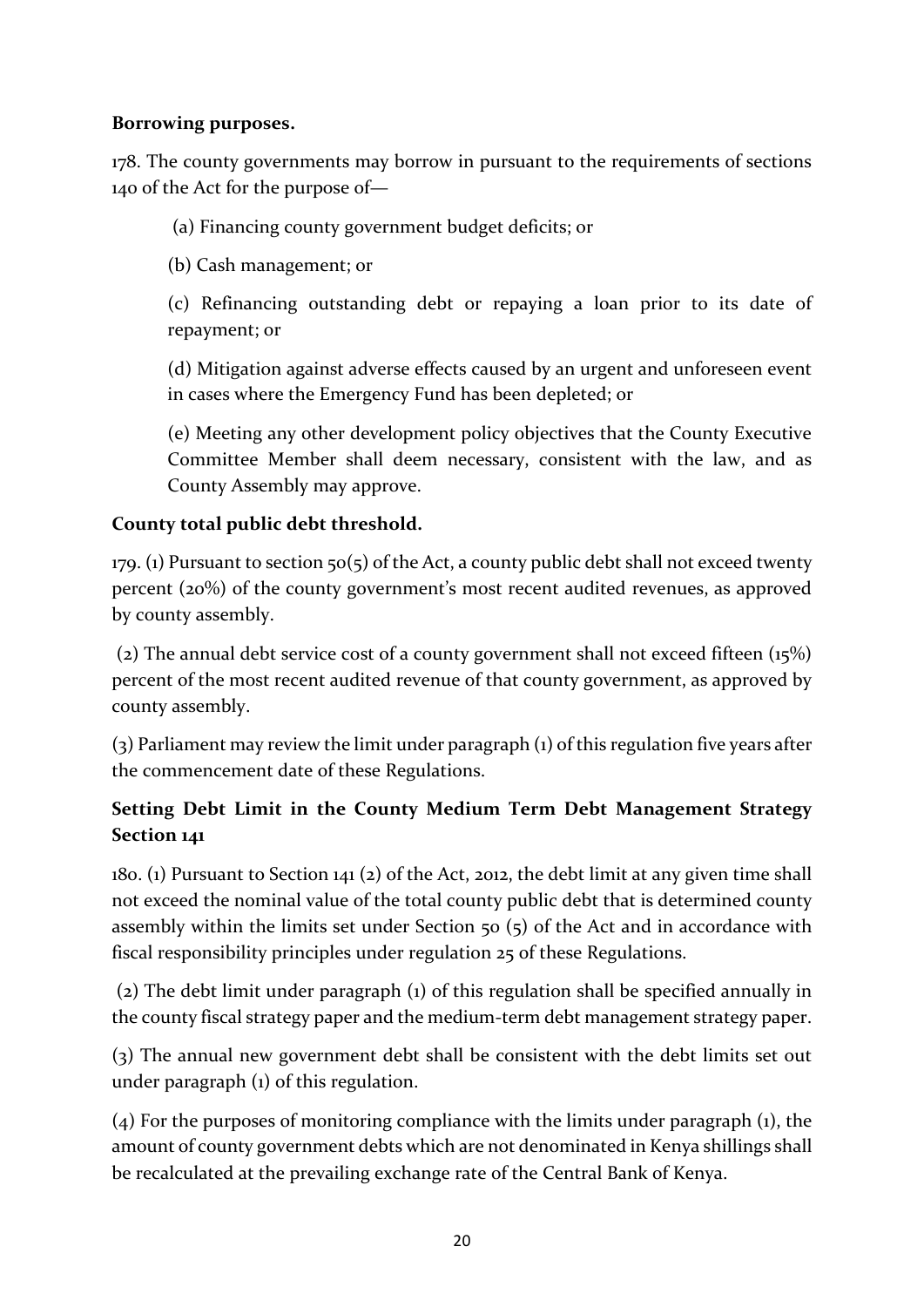#### **Eligibility and evaluation criteria for guarantee requests by county government.**

181. (1) Pursuant to the provisions of section 58 of the Act, the capital project expenditures of county governments for which a guarantee for issuance of domestic government security is requested, shall meet the following requirements—

(a) The county government shall demonstrate that the project could not be financed on reasonable terms and conditions without a county government loan;

(b) An economic analysis is made demonstrating the projects cash flow clearly setting out a borrowing and repayment plan;

(c) It is a feasible project that has been approved by the county government entity as may be required by county legislation;

(d) The county government meets all the fiscal responsibility principles set out in the Act and these Regulations.

(e) The borrowing shall be for financing a devolved function capital project; and

(f) Any other requirements as the Cabinet Secretary may prescribe in the gazette.

(2) Pursuant to the provisions of section 58 of the Act, the capital project expenditures of county governments for which a guarantee is requested, shall meet the following requirements—

(a) The county government shall demonstrate that the project could not be financed on reasonable terms and conditions without a government loan;

(b) Provide the projected cash flow clearly setting out a projected disbursement schedule and repayment plan;

(c) The county government shall contribute a substantial portion of project funds from their own resources and in any case not less than fifteen (15) percent;

(d) A county government that defaults on a loan shall not be eligible for a loan guarantee and shall only be eligible upon successful completion a financial recovery programme agreed by the County Treasury and National Treasury;

(e) It is a feasible project that has been approved by the county government entity as may be required by national or county legislation;

(f) The application of the guarantee shall be submitted with a signed loan agreement but only for loans on concessional terms in the case of external loans;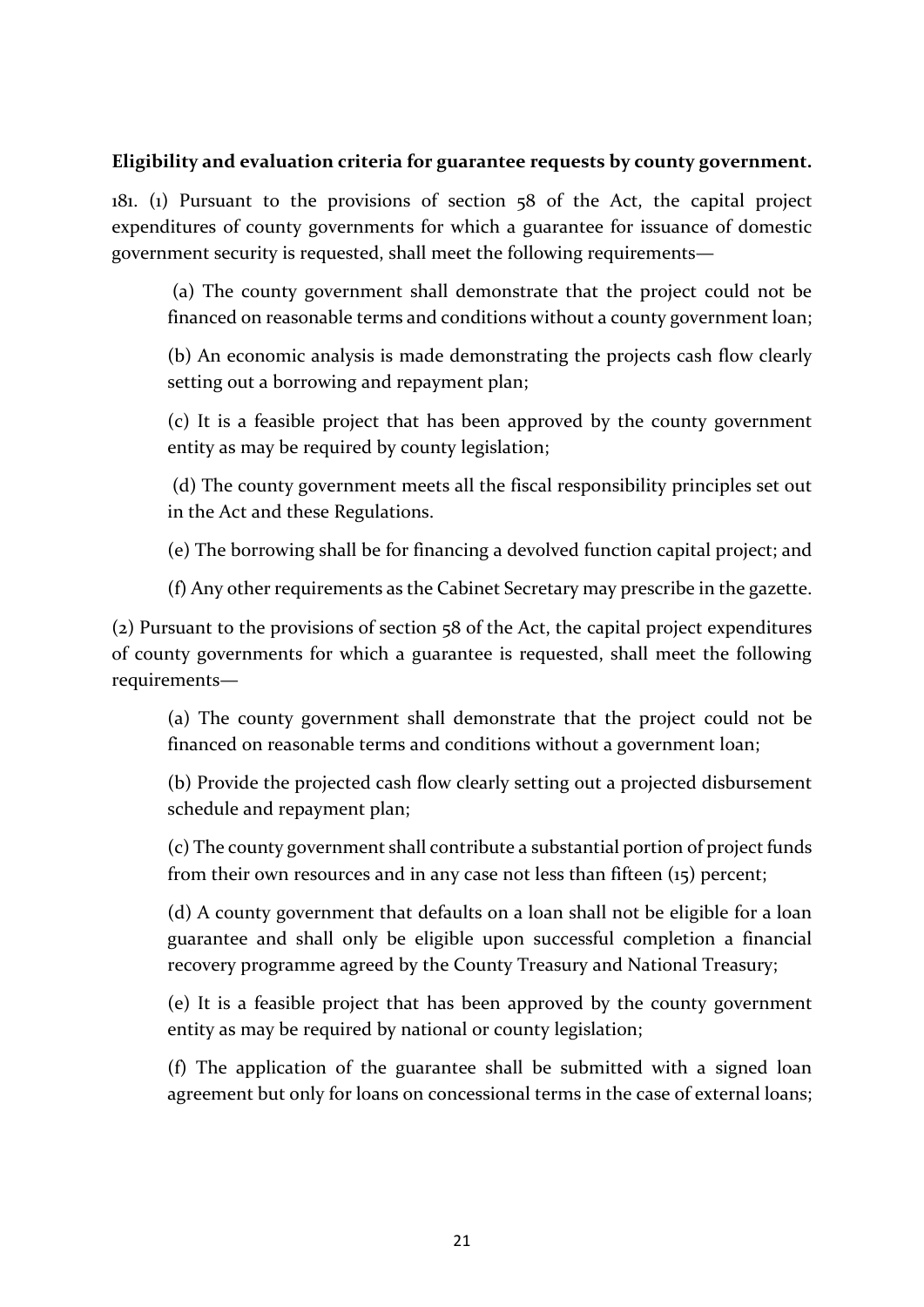(g) any county government applying for a national government guarantee shall meet all the fiscal responsibility principles set out in the Act and these Regulations unless exempted under certain conditions by the Cabinet Secretary;

(h) The borrowing shall be financing a devolved function capital project in line with the Fourth Schedule of the Constitution;

(i) The lender is of good credibility and standing with the Government of Kenya;

(j) The guarantee is in the public interest; and

(k) Any other guidelines as Cabinet Secretary may prescribe in the gazette.

# **Criteria for issuance of county government securities**.

182. (1) the issuance of county government securities to raise debt capital shall be by way of auction or such other method as County Executive Committee Member may determine with the concurrence of the Cabinet Secretary.

(2) Despite the provisions of paragraph (1) of this regulation, the auction of domestic county government securities shall take into account the following factors—

(a) Pricing of the domestic county government securities;

(b) Refinancing risk of the domestic county government securities;

(c) The domestic market stability when taking up domestic county government securities; and

(d) The borrowing programme which is consistent with the county medium term debt strategy and county fiscal strategy paper.

# **Process of issuance of Treasury Bonds on behalf of County Governments.**

183. (1) Pursuant to section 144 of the Act, a county government which intends to issue a Treasury bond shall be guided by the following procedures—

(a) before seeking the national government guarantee, the County Executive Committee Member for finance shall develop and submit the cash plan, indicating the borrowing requirements to the County Executive Committee for approval of the borrowing including its terms and conditions;

(b) after approval by the County Executive Committee, the County Executive Committee Member shall submit the cash plan referred to above to the County Assembly for approval of the borrowing including its terms and conditions;

(c) Upon approval by the County Assembly, the County Executive Committee Member shall submit the final cash plan and the approval of the County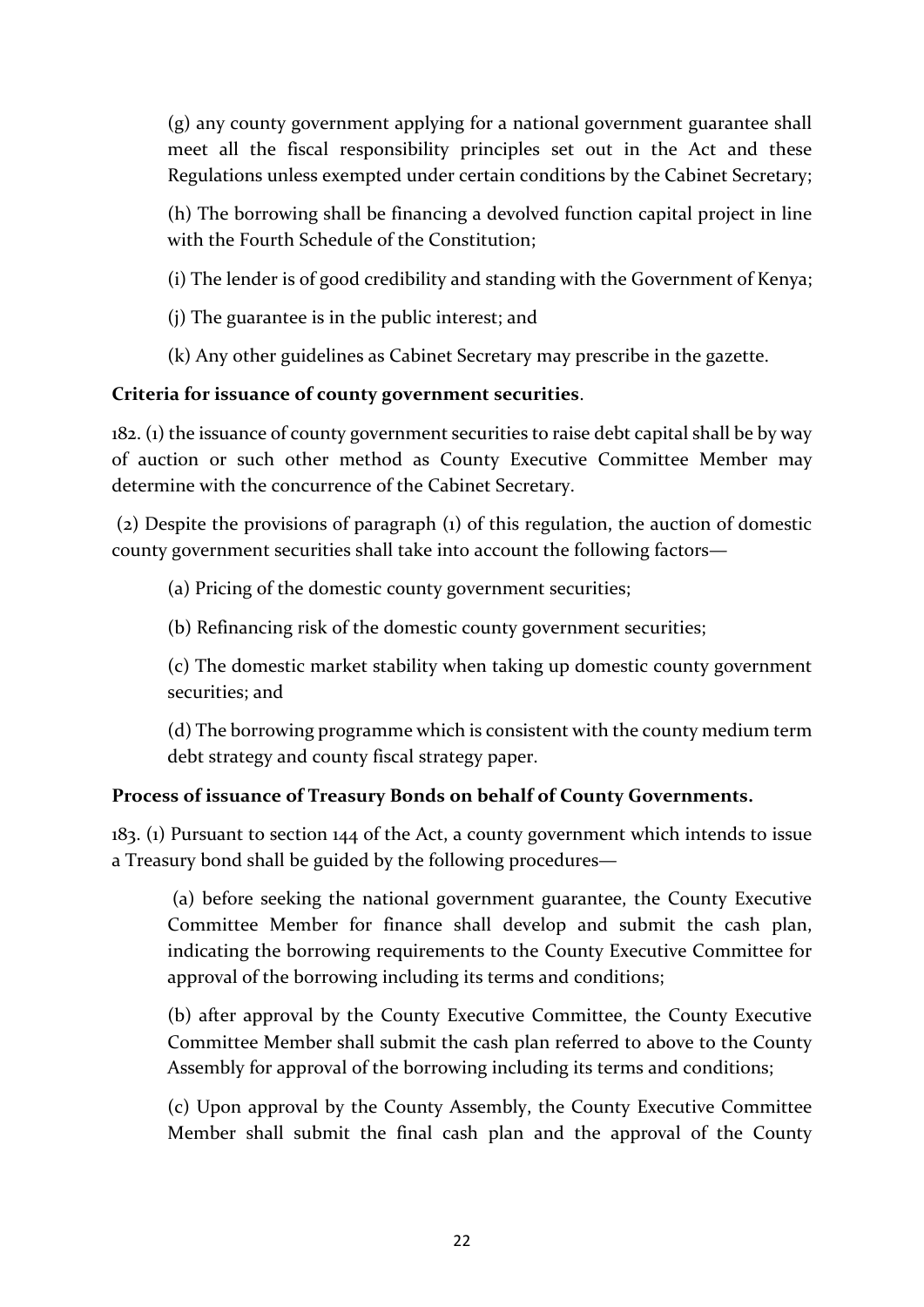Assembly to the Cabinet Secretary requesting for the guarantee of the Treasury bond and their inclusion in the issuance calendar;

(d) the Cabinet Secretary to the National Treasury, after receiving the request from the county government, shall seek the recommendations of the Intergovernmental Budget and Economic Council in fulfillment of the requirements of section  $58(2)(i)$  of the Act;

(e) The Cabinet Secretary to the National Treasury may, upon taking into account the recommendations of the Intergovernmental Budget and Economic Council, approve or reject the request;

(f) The Cabinet Secretary shall reject a request for loan guarantee with reasons and communicate the same to the

Concerned County Executive Member;

(g) Upon approval of a loan guarantee request, the Cabinet Secretary to the National Treasury shall submit the request to Parliament with recommendations seeking its approval;

(h) The Cabinet Secretary to the National Treasury shall communicate the decision of Parliament on the draft loan guarantee to the respective County Executive Committee Member for finance;

(i) Upon approval by Parliament, the Cabinet Secretary shall include such authorized Treasury Bonds in the overall national issuance calendar;

(j) Once the issuance calendar is known, when the national governments advertises its bond issuance for a specific month it shall also incorporate those to be issued on behalf of county governments;

(k) On the issuance day, the county whose bond is being issued, shall be represented in the auction committee meeting by the County Executive Committee Member or his or her representative; and

(l) After the National Treasury and the county government sign an on-lending agreement, the National Treasury shall transfer the proceeds of the Treasury Bond to the Revenue Fund of that county government and such on-lending transactions shall attract a fee to be determined by the National Treasury.

(2) The cash plan prepared under paragraph (1) above shall indicate—

(a) Financing amounts from the issuance of Treasury Bond;

(b) The timing of the bond issuance;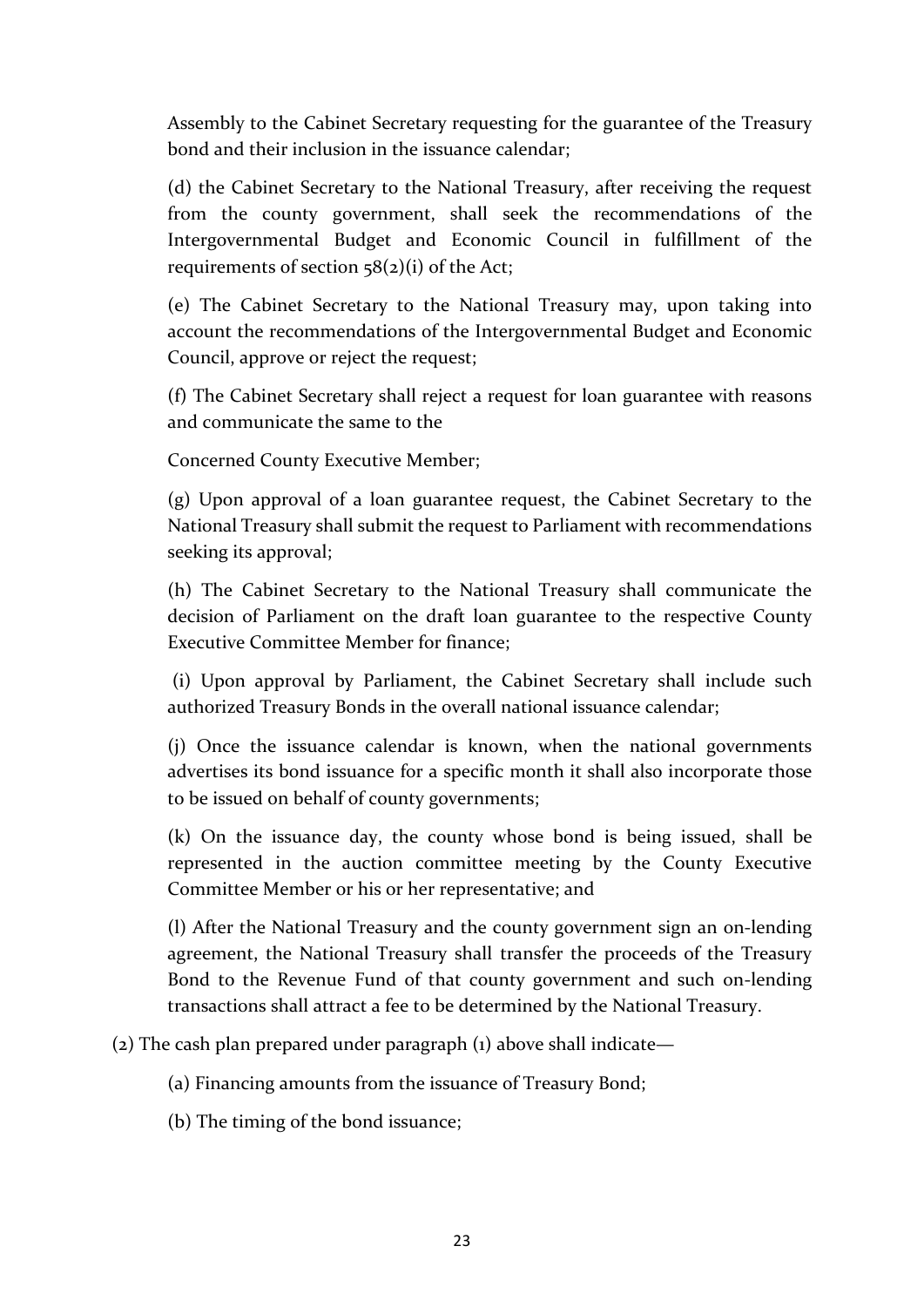(c) Redemption and interest payment of previously issued Treasury Bonds plus the interest payment of the intended Treasury Bond; and

(d) The county government's cash plan to be integrated into the national government borrowing program to prepare the market for issuance.

# **Process for applying for a national government guarantee for external borrowing.**

184. (1) Pursuant to the provisions of section 58 of the Act and before a county government seeks a guarantee from the national government, the following requirements shall be met—

(a) The County Executive Committee member for finance shall submit the borrowing proposal to the County Executive Committee for approval of the borrowing including its terms and conditions;

(b) after approval by the County Executive Committee, the County Executive Committee member for finance shall submit the signed loan agreement and a sessional paper to the County Assembly for approval of the borrowing, including its broad terms and conditions;

(c) after obtaining the approval of the County Assembly, the County Executive Committee member for finance shall submit the final draft loan financing agreement and the approval of the County Assembly to the Cabinet Secretary requesting for the guarantee of the final loan financing agreement;

(d) the Cabinet Secretary, after receiving the request from the county government, shall seek the recommendations of the Intergovernmental Budget and Economic Council in fulfillment of the requirements of section  $58(2)(i)$  of the Act;

(e) The Cabinet Secretary to the National Treasury, after receiving recommendations of IBEC, shall seek the recommendations of the Attorney-General;

(f) The Cabinet Secretary may, upon taking into account the recommendations of the Intergovernmental Budget and Economic Council and the Attorney-General, approve or reject the request;

(g) The Cabinet Secretary shall reject a request for loan guarantee with reasons and communicate the same to the concerned County Executive Member for finance.

(h) Upon approval of a loan guarantee request, the Cabinet Secretary shall submit a sessional paper to Parliament with recommendations seeking its approval;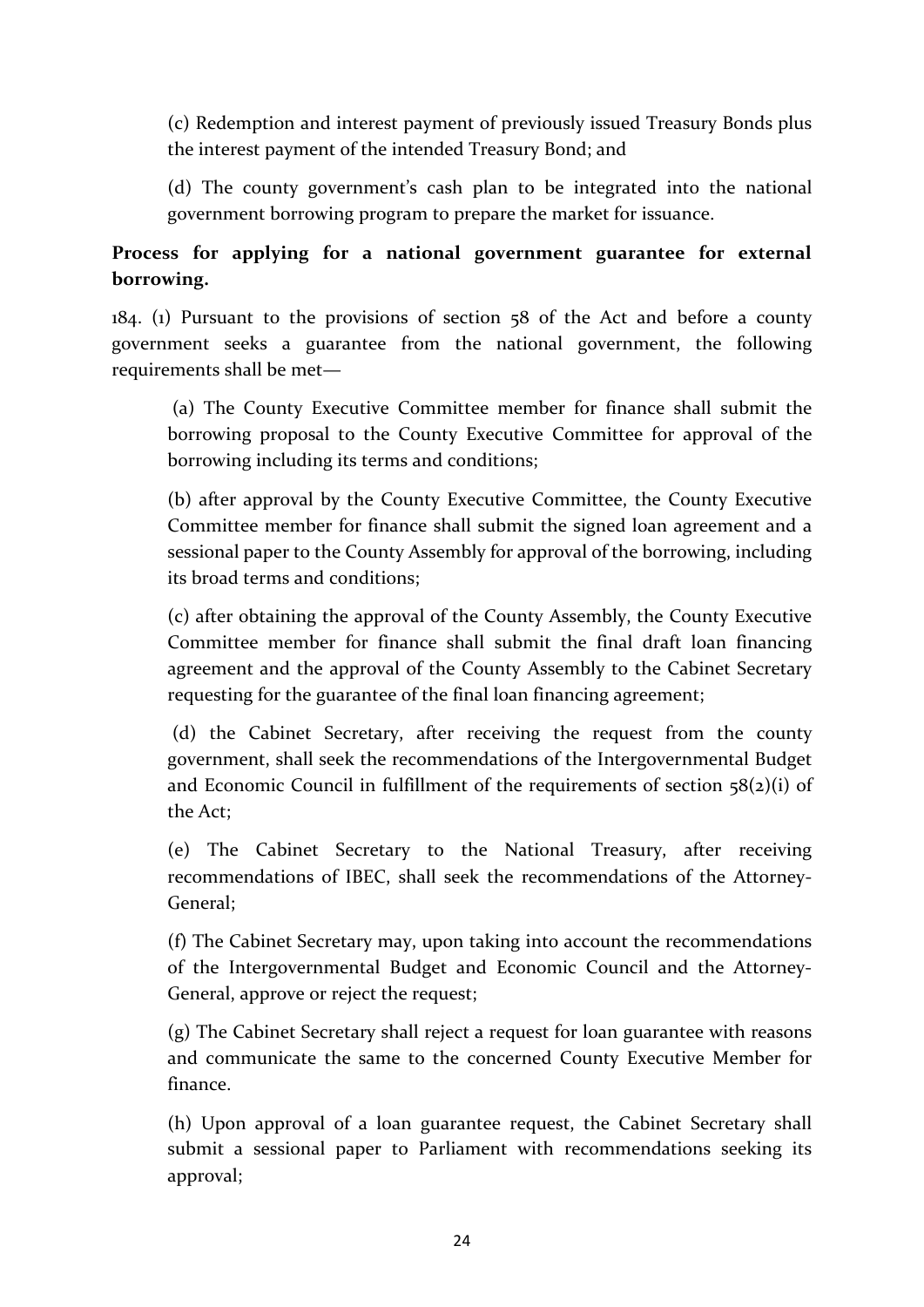(i) The Cabinet Secretary shall communicate the decision of Parliament on the draft loan guarantee to the respective County Executive Committee Member for finance; and

(j) Upon approval by Parliament the Cabinet Secretary shall issue a loan guarantee.

(k) After receiving the communication of the decision of Parliament on the draft loan guarantee, the County Executive Committee member shall report to the County Assembly of the decision.

# **Use of moneys borrowed and credits obtained.**

185. All sums borrowed under the Act shall be expended only on the activities included in the approved estimates of expenditure of the county government entities.

# **Objectives of county public debt management.**

186. The objectives of public debt management are to ensure that the county government's financing needs and payment obligations are met at the lowest possible cost over the medium to long term, with a prudent degree of risk, and to promote development of the domestic debt market while ensuring the equitable sharing of benefits and burdens of public debt between the current and future generation.

## **County government medium term debt management strategy.**

187. (1) any borrowing by the county government shall be informed by the county government medium term debt management strategy and shall set out the framework for the management of county public debt.

(2) The medium-term debt management strategy, which is reviewed annually, shall be prepared and executed by the County Treasury.

(3) Medium term debt management strategy shall be formulated annually on a threeyear rolling basis.

(4) The Strategy shall be approved by the County Executive Committee.

(5) The county medium term debt management strategy shall be prepared taking into account—

- (a) The borrowing needs of the county governments;
- (b) Fiscal responsibility principles set out in section 107 of the Act and regulation 25 of these Regulations;
- (c) Prevailing macro-economic conditions;
- (d) Prevailing conditions of the financial markets; and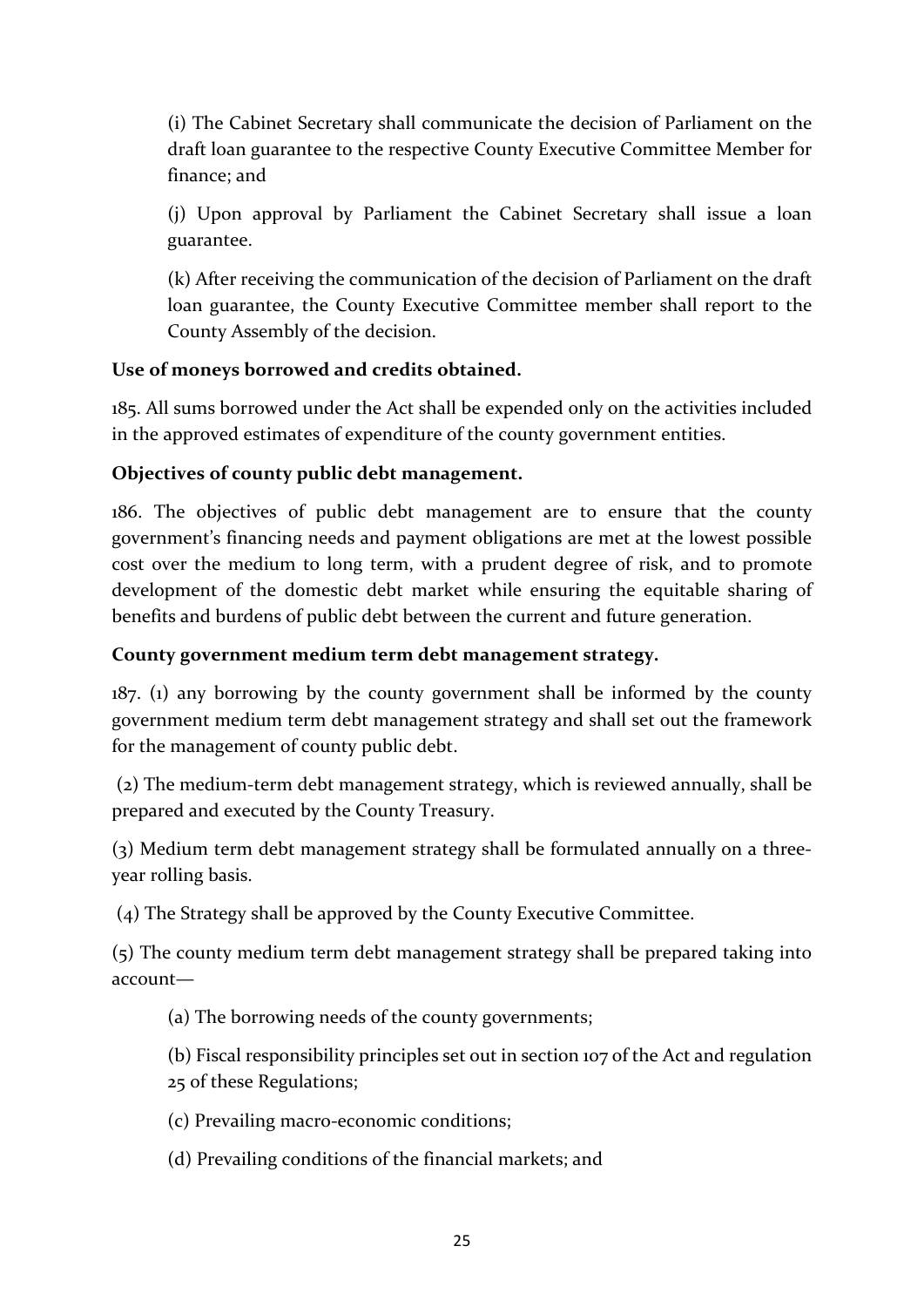(e) Any other relevant factors.

(6) The county medium term debt management strategy shall include measures for minimizing borrowing costs with a prudent degree of risks.

# **Annual county Government borrowing programme.**

188. (1) the county medium term debt management strategy shall be implemented through the annual county government borrowing programme for each fiscal year.

(2) The annual borrowing programme shall include issuance of county government securities, external guaranteed loans and disbursements for the fiscal year and show indicative dates of such issuance and disbursements.

# **Formalization of agreements for loans.**

189. Negotiation with foreign governments and agencies for external loans shall culminate into and shall be formalized into one of

The following recognized instruments in addition to the national government guarantee—

- (a) Loan agreements; or
- (b) Exchange of letters that constitute an agreement; or
- (c) Subscription statement in regard to domestic government securities; or
- (d) National government guarantee.

# **Modes of payment (disbursement) of loan funds.**

190. The procedure to be followed in the disbursement of loan funds shall be defined in the respective agreement and shall generally assume one or more of the following methods—

(a) Credit purchase; or

(b) Direct disbursement to the County Revenue Fund; or

(c) Reimbursement, where the county government pays for goods and services supplied and later on claim reimbursement from the financier.

# **Credit purchases.**

191. Where development partner have opted to give loans through credit purchase or commodity loan arrangements, for the purposes of budgeting and accounting, the following procedures shall be followed—

(a) The amount of expenditure and matching direct payment as agreed and as applicable, shall be included in the development estimates under separate items;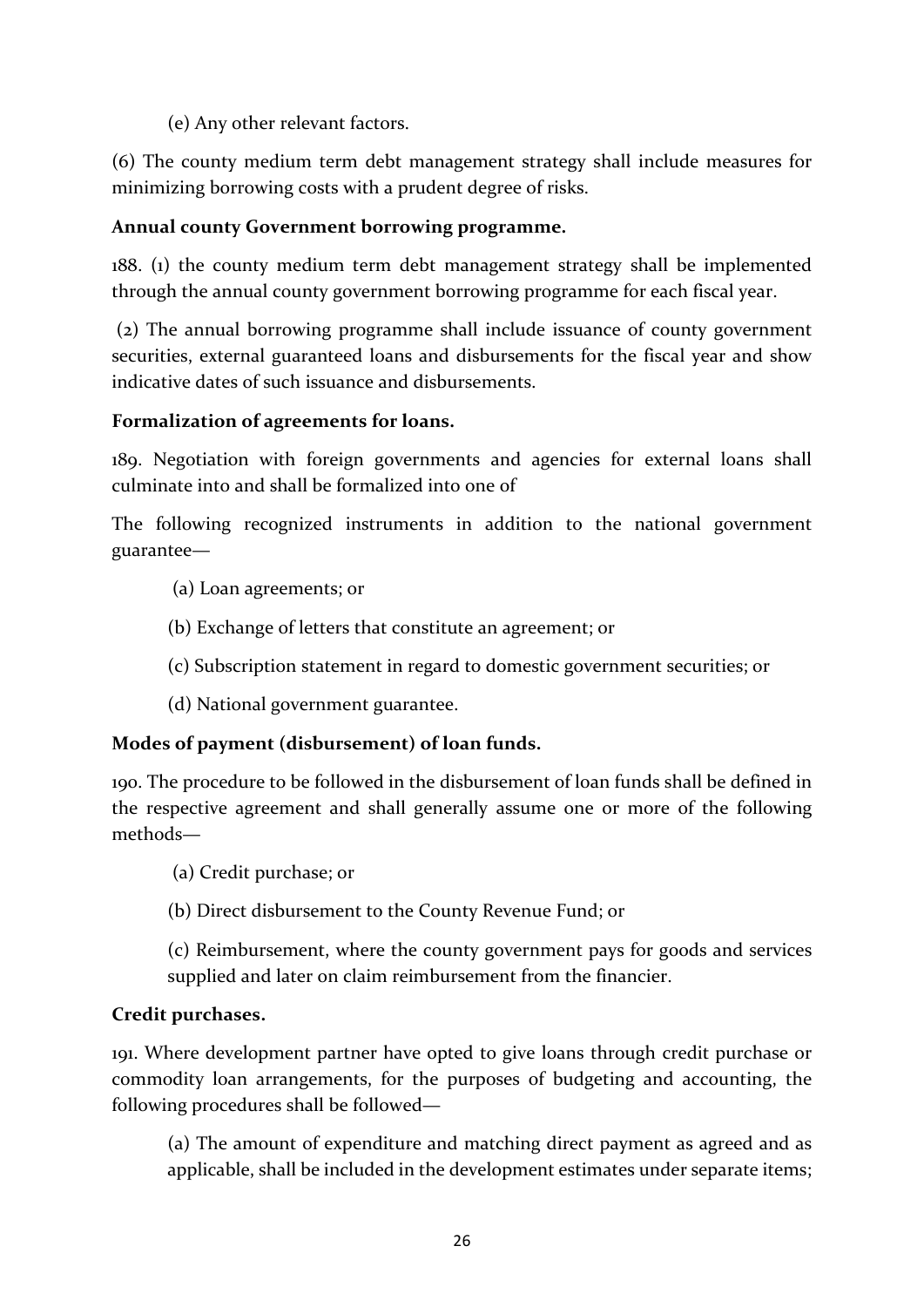(b) Accounting officer shall apply through the County Treasury

For utilization of the credit purchase facility in the prescribed manner as set-out in the loan instrument;

(c) After supplying goods or services, the development partner shall notify County Treasury of the amount disbursed against the loan;

(d) The County Treasury shall record the amounts disbursed as a drawing against each loan facility;

(e) The County Treasury shall forward invoices and debit advices to the accounting officer concerned to bring the expenditure involved into account;

(f) the accounting officer shall, on satisfying herself or himself of receipt of goods and services, record the transactions in the stores ledger card and the accounting officer shall notify the County Treasury on the receipt of goods and services; and

(g) Upon receipts of the notification under paragraph (f) of this regulation, the County Treasury shall notify the Cabinet Secretary of the receipt of goods and services.

# **Redemption, conversion, and consolidation of loans.**

192. (1) The County Executive Committee Member may, on such terms and conditions as he or she may determine, and when necessary, with the concurrence of the lender and the Cabinet Secretary—

- (a) Repay any loan prior to the redemption date of that loan; or
- (b) Convert the loan into any other loan; or
- (c) Consolidate two or more loans into an existing or new loan.

## **County government entities to provide data on debt.**

193. A County Treasury shall submit to the National Treasury a report on county public debt as prescribed in these Regulations.

## **County annual debt reporting.**

194. (1) not later than three months after the end of each financial year, the County Executive Committee Member shall prepare and submit an annual report to the county assembly on public debt.

(2) The annual public debt report shall be in the format gazette by the Cabinet Secretary and shall include the following information—

- (a) Review of previous year's financing of budget deficit;
- (b) Composition of domestic debt;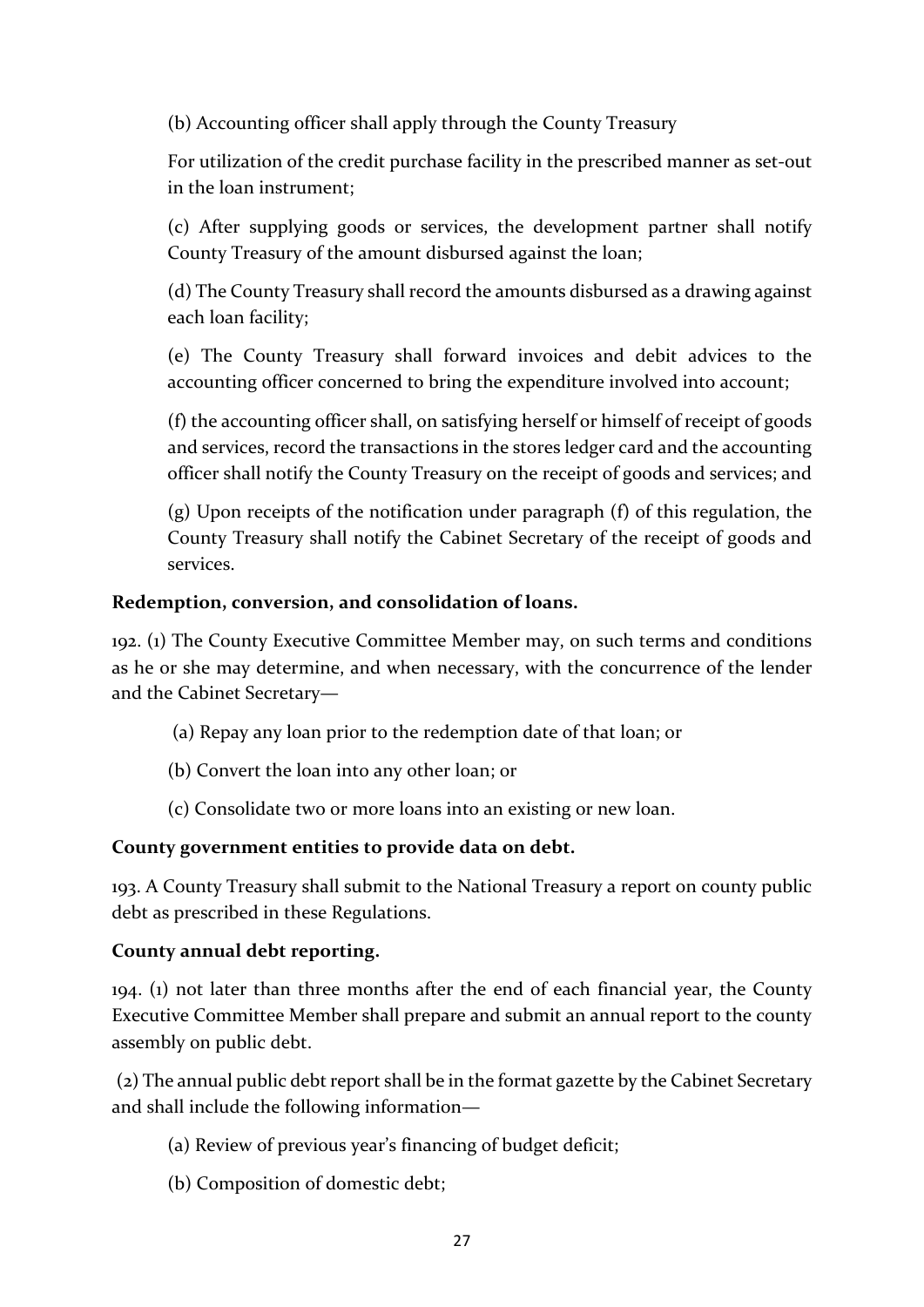(c) Composition of external debt;

(d) on-lent loans and contingent liabilities;

(e) Debt strategy and debt sustainability;

(f) Outlook for the medium term; and

(g) Any commitment fees and penalties paid on any undisbursed amounts of a loan.

(3) The County Treasury shall maintain an inventory of all loans made to the county government and make the record available to the county assembly within seven days of request.

(4) The following information shall be included in the inventory under paragraph 3 of this regulation—

(a) the principal of the loan and the terms and conditions of the loan, including interest and other charges payable and terms of repayment and location of the project financed; and

(b) The amount of the loan advanced at any particular time.

# **Roles and responsibilities of accounting officers in debt management operations and loan administration.**

195. For the purposes of debt management operations and loan administration, the accounting officers of a county government entity shall be responsible for the following—

(a) Preparing project proposals and submitting them for approval to the County Treasury;

(b) Where authorization has been granted for the project to start, the accounting officer shall ensure public disclosure to intended beneficiaries within thirty days of the allocation and disbursement of the loan;

(c) After disbursement of loans, the loan recipient accounting officer shall report within fifteen days after the end of each quarter to the intended beneficiaries on the expenditures and performance achieved in relation to the loan;

(d) During the project identification and design, the intended beneficiaries shall be involved through the public participatory approach to planning through public forums to enhance leadership, ownership, social accountability and sustainability of the project;

(e) Preparing expected disbursements profiles;